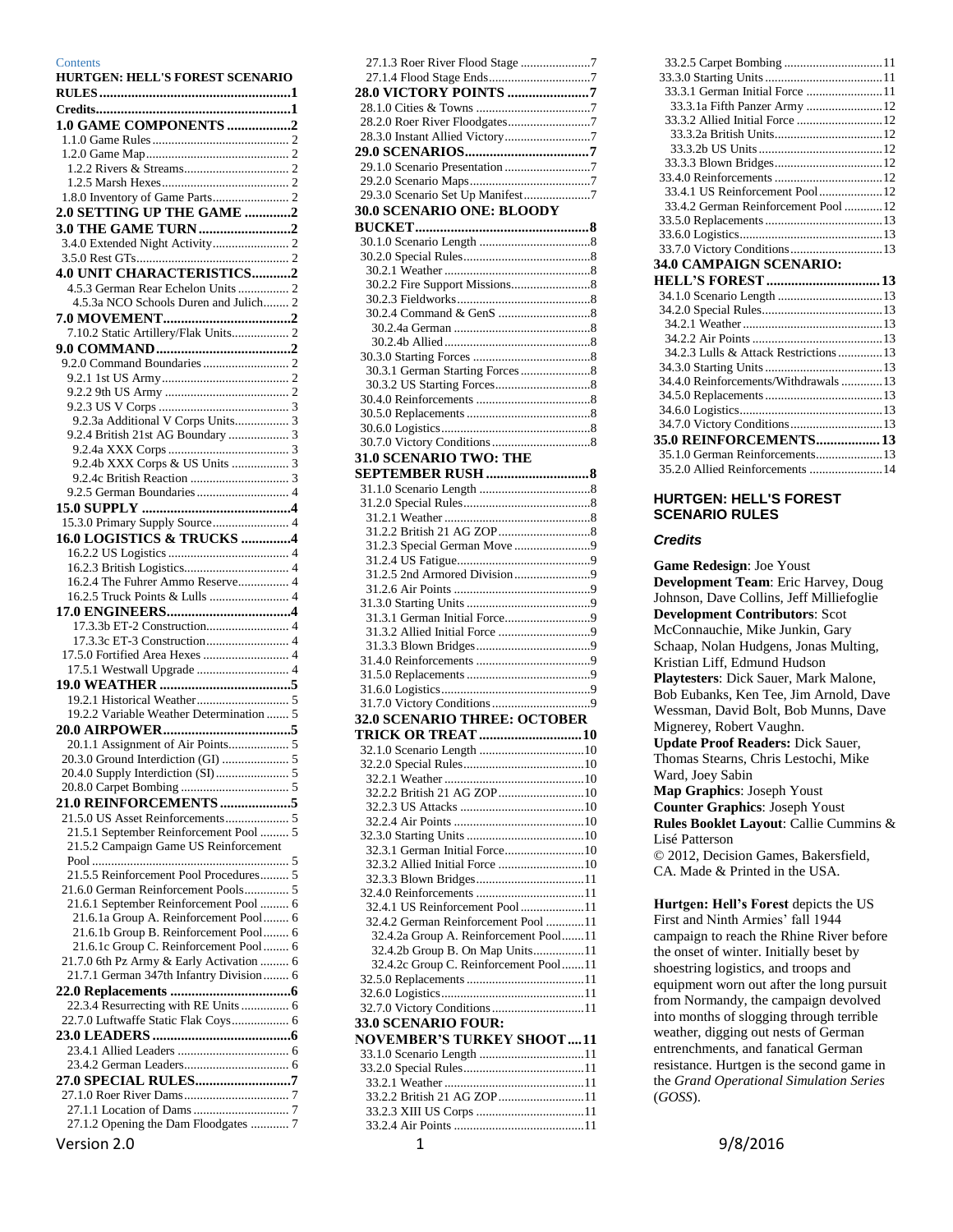#### <span id="page-1-0"></span>**1.0 GAME COMPONENTS**

#### <span id="page-1-1"></span>**1.1.0 Game Rules**

These rules add to, and may modify the rules in the GOSS rulebook. In all cases, the rules in this book take precedence over any in the GOSS rules.

#### <span id="page-1-2"></span>**1.2.0 Game Map**

The following rules define the unique terrain and rules pertaining to them.

#### <span id="page-1-3"></span>**1.2.2 Rivers & Streams**

The Meuse (Maas) is a major river. The Rhine River is a great river. All other rivers are considered minor rivers.

#### <span id="page-1-4"></span>**1.2.5 Marsh Hexes**

There is no "soft ground" Use the Marsh rules and March line on all charts.

#### <span id="page-1-5"></span>**1.8.0 Inventory of Game Parts**

A complete game of *Hurtgen: Hell's Forest* includes:

Two Map sheets: East(E) and West(W) maps. A Game Turn Record Track is printed on these maps. Furthermore, reinforcements are keyed to this track on separate charts.

Seven counter sheets (1950 counters) Two Army Level Record Tracks (one US & one German)

Two 11 x 17in. game charts (two-sided) Two 8.5 x 11 in. unit breakdown charts/unit type charts (two-sided) One 8.5 x 11 US & German Transport

Table/Miscellaneous Table (two-sided) One rules booklet

One scenario rules booklet

One full color setup & example of play booklet

Two ten-sided dice

#### <span id="page-1-6"></span>**2.0 SETTING UP THE GAME**

The two map sections have been designed so that they overlap each other when they are placed together. Each map is identified by a compass heading: East or West. The West map contains the city of Aachen at hex 2826, while the East map shows the Rhine River. The East map should be placed on the table first. Next, the West map should be placed so that it overlaps with the East map. When placed together correctly, the roads and terrain features should align properly along the hexes on the edges of the maps.



## <span id="page-1-7"></span>**3.0 THE GAME TURN**

Version 2.0 2 9/8/2016 Use the standard GOSS Sequence of Play.

#### <span id="page-1-8"></span>**3.4.0 Extended Night Activity**

Extended Night Activity is used. Either side may choose to activate units during this period. Rest GTs have no effect on ENA.

# <span id="page-1-9"></span>**3.5.0 Rest GTs**

GOSS 3.5.0 applies.

#### <span id="page-1-10"></span>**4.0 UNIT CHARACTERISTICS**

GOSS 4.4.4 (Green Divisions) and GOSS 4.5.5 (Kangaroos) are not used.

#### <span id="page-1-11"></span>**4.5.3 German Rear Echelon Units**



All fortress battalions, static Luftwaffe Flak companies, MG battalions, training units (A&E), Landwehr (Lnds) units, security units (Sec), police units, and the units labeled "Hennecke" and "Stomach" are rear echelon units. Many of these units were under direct command of the training army and Wehrkreis VI. They are identifiable by a white box behind the unit size symbol.

#### <span id="page-1-12"></span>**4.5.3a NCO Schools Duren and Julich**



These two battalions were composed of first-rate soldiers who were being trained to become NCOs. As such, their loss in combat would not be proportional to any gain they could achieve. The Allied player receives 2VPs (as listed in the scenarios) for each step loss these units incur. Additionally, as soon as they are reduced to their final steps, each unit must be withdrawn from further play. Simply remove them from the map when this happens. These units may not receive replacement steps.

## <span id="page-1-13"></span>**7.0 MOVEMENT**

#### <span id="page-1-14"></span>**7.10.2 Static Artillery/Flak Units**

The fortress AT Btns and Static Flak Coys are considered army/corps asset units.

- The 503 and 504 fortress AT Btns may breakdown into two Z-unit detachments each.
- When received as reinforcements, the Fortress AT Btns may be placed in any Westwall hex or town/city hex adjacent to a Westwall hex. The hex they are placed in must be in GenS. Hvy Flak Coys are placed according to scenario instructions.
- These units are always in command and GenS as long as they can trace a GenS path from any friendly divisional HQ.

• Luftwaffe Flak Coys are considered Hvy Flak, GOSS 11.4.1b applies

**Designer's Note***: The Luftwaffe units tended to be under the administration and command of the Reich defense command, so command of these units should be no problem.*

#### <span id="page-1-15"></span>**9.0 COMMAND**

#### <span id="page-1-16"></span>**9.2.0 Command Boundaries**

All initial army and corps boundaries are shown on the scenario setup maps. Players may change these boundaries (unless prohibited by any rules below) as they see fit, but may only do so once per game day.

# <span id="page-1-17"></span>**9.2.1 1st US Army**

Until the AM GT of October 22 (GD 41), the



US 1st Army controls all US units on the map. This includes any units designated as being subordinated to the US Ninth Army.

- The First Army boundary stretches from the southern map edges of maps E and W north to the 21st Army Group boundary.
- On the AM GT of October 22 (GD 41), a boundary between the 1<sup>st</sup> and 9<sup>th</sup> Armies must be established. The boundary may be any straight line of hexes running west to east that is north of the city of Aachen (W2926).
- 1 st Army PSS is any primary road hex on the west edge of map W within the 1<sup>st</sup> Army's zone of operations (ZOP).
- On the AM GT of October 15 (GD 34) the  $1<sup>st</sup>$  Army may use Liege (W0335) as a PSS.

#### <span id="page-1-18"></span>**9.2.2 9th US Army**

The Ninth US Army is activated on the AM GT of October 22 (GD 41).



- Ninth Army HQ and the 11<sup>th</sup> Cavalry Group (CavGrp) are placed in Maastricht during the Command Phase of the AM GT of October 22. See 21.5.1 for the composition of the 11<sup>th</sup> Cav Grp.
- The US XIX Corps and all assigned formations/units are immediately subordinated to Ninth US Army.
- All units designated as Ninth Army assets must immediately move into the Ninth Army ZOP and are assigned to the Ninth Army. Mark all such units OoC until such time as they enter the Ninth Army ZOP. They move as if they were normal fuel and may use their full MA.
- The 9<sup>th</sup> Army ZOP extends south from the 21<sup>st</sup> AG October boundary (shown on the game map) to the 1<sup>st</sup> Army northern boundary (9.2.1).
- The boundary between the 9<sup>th</sup> Army and 21st AG may not be changed until Geilenkirchen (W3113) is Allied controlled.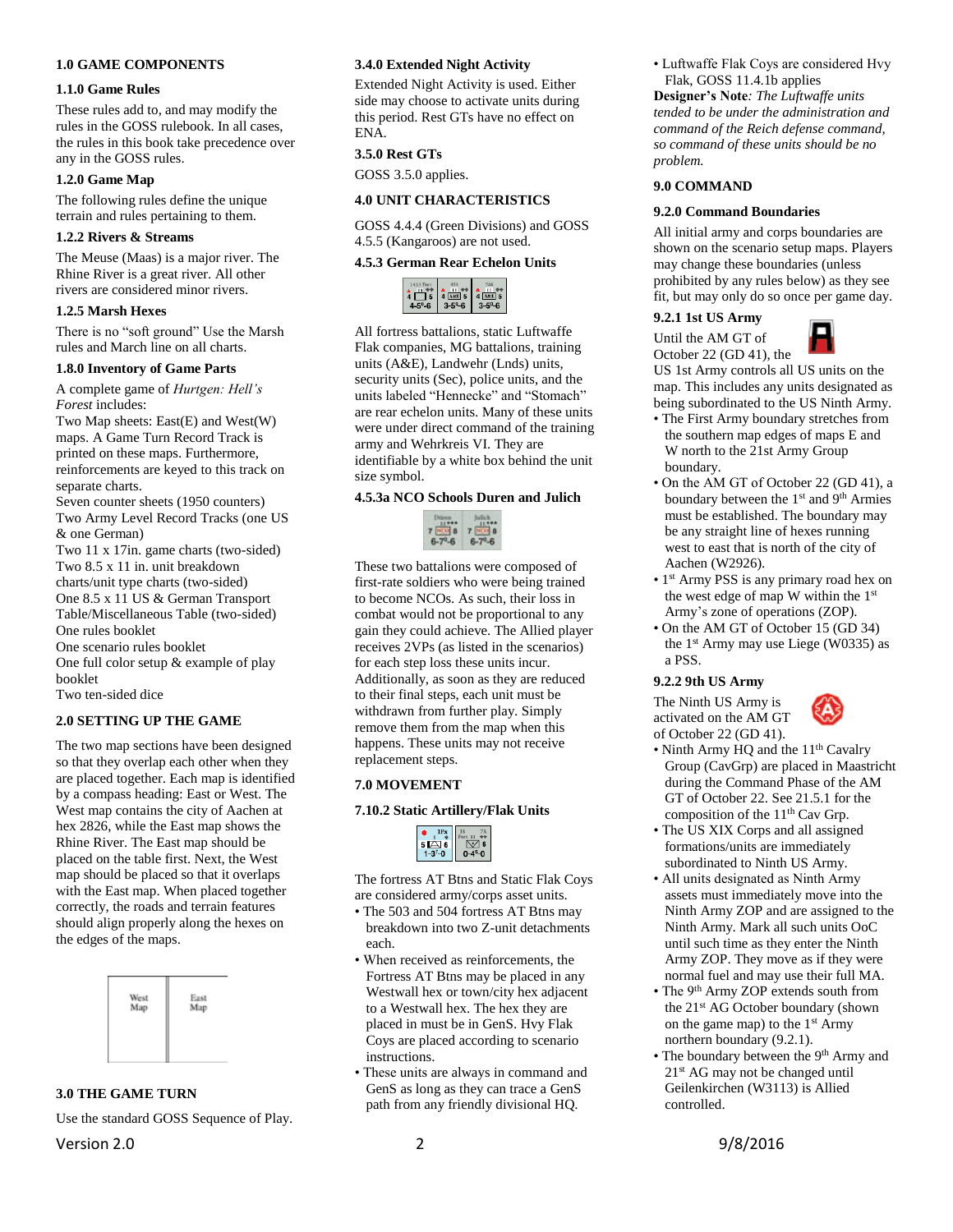- 9 th Army PSS is any primary road hex on the west edge of map W within the ZOP of 9th Army.
- On the AM GT of November 2 (GD 52) the 9th Army may use Maastricht (W0820) as a PSS.
- When the US XIII Corps arrives on November 8 (GD 58) it must be subordinated to Ninth Army. The 102<sup>nd</sup> Division which arrives the same GD must be assigned to the XIII Corps.

# **9.2.3 US V Corps**

<span id="page-2-0"></span>

and October the V Corps was involved in holding the line south of the game maps. Because of this, only the 102nd CavGrp of V Corps (4x units) and the 62/V AFA Btn are allowed on the map when it arrives on October 5 (GD 24). The CavGrp may operate within 6 hexes of the south map edge.

- On the first GT in October or November that an Allied initiated lull ends, the Allied player may move the V Corps boundary north to a line from W1445 direct to W3435, then to W4032 and from there due east (line shown in part on the November set up map). The corps boundary may not be shifted again.
- The V Corps HQ is located off the southern edge of map W. V Corps formations trace their GenS path no longer than 12 MP from Kalterherberg (W3545) or W2845.
- The V Corps is counted as a supported corps for the 1st Army on the GD that the corps boundary is moved. It cannot be listed as not supported. It is considered to have three formations assigned.

#### <span id="page-2-1"></span>**9.2.3a Additional V Corps Units**

Throughout the course of the game, the Allied may commit additional V Corps assets and assign a limited number of divisions to the V Corps. The below additions may be made the AM GT of the GD listed.

- October 31 (GD 50) the Allied player may assign any one division to the V Corps. The Allied player also randomly selects six V Corps artillery Btns from the V Corps assets held aside in 21.5.1; the 20th, 146th and 1340th combat engineer (CE) Btns. The corps asset units arrive on any primary road hex on the south edge of map W. Ignore the GTRT entry points for the above three CE Btns.
- November 11 (GD 61) CCR of the 5<sup>th</sup> Armored Division, including the  $47<sup>th</sup>$ AFA Btn and, one Coy each of M-10, ArmC, and Armored Engineers (ArmE) may be assigned to the V Corps.
- December 2 (GD 82) one additional division may be assigned to the V Corps. Two corps artillery Btns and two CE

Btns may be selected from the available V Corps asset units. The corps asset units arrive on any primary road hex on the south edge of map W.

• If in any AM GT the Allied side has units on the east side of the Roer River and those units are in GenS, all of the remaining V Corps assets arrive as reinforcements on any primary road hex on the south edge of map W. One additional division may be assigned to the V Corps. If the  $4<sup>th</sup>$  or  $28<sup>th</sup>$  Divisions have already been withdrawn, one of these divisions may be selected as the additional division and may reenter the map at any primary road hex on the south edge of map W. The remainder of the 5th Armored Division also enters at the same points, assigned to the V Corps. *Designer's Note: Historically, the 8th and 78th infantry divisions and one combat command of 5th Armored operated in this area during December.* 

# <span id="page-2-2"></span>**9.2.4 British 21st AG Boundary**

The boundary between the British 21st Army Group and the US 12<sup>th</sup> Army Group separates most US forces from those of the British. This boundary is shown on each of the scenario maps and on the game maps as the 21<sup>st</sup> AG Boundary.

- When playing one of the three monthly scenarios, the boundary line may not be moved by the players. It must remain as shown on the scenario and game maps for that month.
- If playing the full campaign game, the boundary may be changed once each calendar month. The line may never be moved south of that shown for November or north of that shown for October.
- British units may never cross the Maas River to the east unless they are moving into already controlled friendly territory that is within the 21AG boundary.
- The PSS for all British units and US units attached to the XXX Corps is any primary road hex west of the MAAS River within the 21<sup>st</sup> AG ZOP.

**Note:** Some US formations may be temporarily assigned to 21AG. If so, these formations may operate within that boundary.

#### <span id="page-2-3"></span>**9.2.4a XXX Corps**

The XXX Corps ZOP is from

the 21st AG boundary to the northern map edge. XXX Corps units may not make ground assaults against German units east of the November 16th start line with the exception of hexes within four hexes of Geilenkirchen (W3113), or if a XXX Corps reaction has been triggered. *Designer's Note: This area was actually the ZOP of more than one British corps at one time or another, but for ease of play,* 

*XXX Corps is used to represent these various corps.*

#### <span id="page-2-4"></span>**9.2.4b XXX Corps & US Units**

One US Cav Grp may be assigned to the XXX Corps. It may operate in the XXX Corps ZOP. The Cav Grp may not make ground assaults against German units in FWs east of the Maas River. No other US unit or formations may operate in XXX Corps ZOP, unless a XXX Corps reaction has been triggered (see below).

- XXX Corps units or formations may not operate in any US ZOP. Unless specifically allowed, US units may not enter XXX Corps ZOP.
- US reinforcements may move through the XXX Corps ZOP using Strat movement to reach the US ZOP.
- If units are forced across the 21st AG boundary, they are out of command until they reenter the appropriate ZOP.
- November 1 (GD 51) one US infantry division may be attached to XXX Corps. The division may remain assigned to XXX Corps until the town of Geilenkirchen, (W3113) is controlled by the Allied player. Geilenkirchen must be the immediate objective of this division. The division must be released back to the 9<sup>th</sup> US Army (XIII Corps) the GT after Geilenkirchen is Allied controlled.
- The division may draw GenS from the nearest US Corps, but it is not counted against that corps' command limit, nor does it matter if that corps is in a lull period.
- While assigned to the XXX Corps, any number of units from the British 8th Armored Brigade and the 79th Armored Division may stack and operate with this division with no restrictions.

#### <span id="page-2-5"></span>**9.2.4c British Reaction**

The British ZOP on the map was not the focus of Allied operations and the Germans were generally happy to keep it dormant.

- During the month of September, German units that did not start the scenario west of the Maas River, may not move to the west side of that river.
- October 1 (GD 20), this restriction is lifted, however, if any German unit is west of the Maas River, or within one hex of Geleen (W1712), the Allied player checks to see if XXX Corps becomes fully active.
- At the start of each GT, if any German units are in violation of the above restrictions, the US 7th Armored Division arrives as a reinforcement on any primary road W0301 and W1601. The division is assigned to the XXX Corps. It may be reassigned one GD later to the US corps that is adjacent to the XXX Corps ZOP.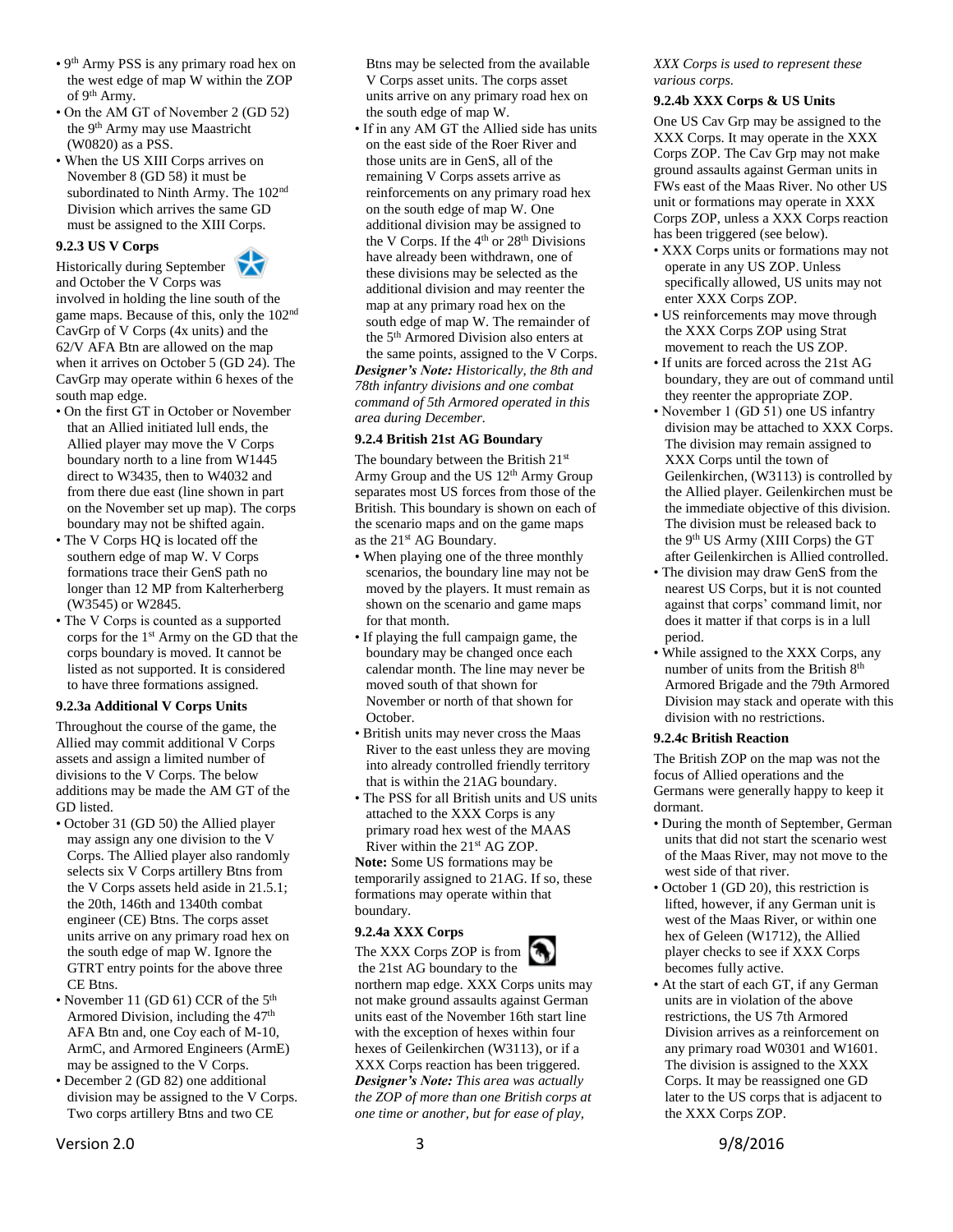- While assigned to the XXX Corps the 7<sup>th</sup> Division uses ammunition and fuel values of the XXX Corps. XXX Corps' HQ is considered to be six MP off the map from any of the above entry hexes.
- On the first AM GT after the  $7<sup>th</sup>$  Division arrives, and each AM GT thereafter, if there are still German units violating the September or October restrictions, the Allied player may attempt to activate additional British units. All units arrive at the same locations as the 7th Division.
- Count the number of German divisions that have assigned or attached units violating the restrictions (count independent BG as one formation). For each division roll 1d10. If any DR is greater than 4, the Guards Armored Division is activated.
- On the GT after the Guards Armored Division arrives, the XXX Corps HQ, all six of the 5 AGRA artillery Btns, XXX CE Btn, both XXX AT Coy units, two XXX Recon Btns, and three Coys of the 79th Armored Division arrive.
- On the GD after the arrival of the XXX Corps HQ, the British 43rd Division and the 8th Armored Brigade arrive.
- On the GT that there are no German units in violation of the restrictions, The Gds Arm Division, three 5 AGRA artillery Btns, and all but two corps independent units must withdraw to the west side of the Maas River. These units may not conduct offensive ground assaults, participate in FS missions, or move east of the Maas River unless the German side once again violates the original restrictions.
- The 43rd Infantry Division, 8th Armored Brigade, any three artillery Btns, two XXX Corps independent units and the corps HQ may remain east of the Maas River within the XXX Corps ZOP.

#### <span id="page-3-0"></span>**9.2.5 German Boundaries**

German boundaries are initially placed as shown in the scenario diagrams. They may be modified in accordance with GOSS 9.2.0. When playing the campaign game, the German side may ignore October and November scenario diagrams. Corps and army boundaries must be identified the first AM GT after an HQ arrives.

#### <span id="page-3-1"></span>**15.0 SUPPLY**

#### <span id="page-3-2"></span>**15.3.0 Primary Supply Source**

The Allied Primary Supply Sources are detailed in 9.2.1, 9.2.2 & 9.2.4. The German PSS are as follows:

- Any city hex east of the Roer River connected to hexes east of the Rhein by primary road hexes.
- Any primary road hex on the northern map edge east of the Roer River.

• Any Aachen city hex can provide six on hand supply points (OhS) and two Fuel Points (FP) to any one German formation HQ if the HQ is isolated and has a valid OhS supply path to any German controlled Aachen city hex. GOSS 15.5.0 applies.

## <span id="page-3-3"></span>**16.0 LOGISTICS & TRUCKS**

Except as noted below, both sides use the GOSS logistic rules covered in 16.0.

# <span id="page-3-4"></span>**16.2.2 US Logistics**

Both the  $1<sup>st</sup>$  and  $9<sup>th</sup>$  (when activated) track fuel and ammunition. TP are assigned by scenario.

- Beginning November 15 (GD 65) both US armies are no longer required to use the fuel point logistic procedures. All formations/units in GenS are considered to have normal fuel. All TP may be assigned to ammunition delivery and motorization.
- Beginning December 1 (GD 81) both US armies are no longer required to determine ammunition delivery. Each army has an ADV of seven. This ADV is adjusted based on number of corps supported and creation of AmP.

#### <span id="page-3-5"></span>**16.2.3 British Logistics**

The 21<sup>st</sup> AG does not use the Logistic Table to determine ammunition or fuel points.

- During all GTs in September and October, all formations/units assigned to the XXX Corps are considered "Low" Fuel.
- Beginning November 1 (GD 51) all formations/units are considered to be "Normal" Fuel.
- If the German player triggers XXX Corps reaction (9.2.4c) all formations/units assigned to the XX Corps have "Normal" Fuel for the remainder of the game.
- XXX Corps has an ADV of 5. There are no adjustments made for number of formations assigned to the corps. The Allied player may create a maximum of two AmP per GD after XXX Corps HQ arrives on the map.

#### <span id="page-3-6"></span>**16.2.4 The Fuhrer Ammo Reserve**

Hitler had special stocks of ammo and fuel being set aside for the Ardennes Offensive. Had the Allies threatened to breakthrough, he would (and did to a minor extent) release some of these stocks to halt them.

- Beginning November 1 (GD 51) the Germans may draw on this reserve.
- TP are not required, simply add the number of AmP or FP drawn from the reserve to the German stockpile.
- There are 12 AmP and 12 Fuel Points in this stockpile. For each AmP or FP, the German player draws from the reserve,

he must subtract one VP from his total. No more than 12 points of each may be drawn from the reserve.

#### <span id="page-3-7"></span>**16.2.5 Truck Points & Lulls**

During a lull, both sides must still maintain a minimum number of TPs on fuel and AmP delivery to sustain their armies. Each army must assign at least one TP to carry fuel and one TP to carry AmP. No more than two TPs per GD can ever be assigned to bring in units from the Allied Reinforcement Pool (21.5.0).

#### <span id="page-3-8"></span>**17.0 ENGINEERS**

#### <span id="page-3-9"></span>**17.3.3b ET-2 Construction**

GOSS 17.3.3b is modified as follows:

- Only the Axis side is allowed to construct an ET-2 without previously constructing an IP in the hex.
- The village, town or city hex must be within the borders of Germany (see map).
- All clear terrain hexes east of and adjacent to the Roer River and Erf Canal, may be treated as a village, town or city hex for this purpose.

#### <span id="page-3-10"></span>**17.3.3c ET-3 Construction**

Only the German player may build and/or occupy ET-3.

- Beginning September 26 (GD 15), the German player may replace one ET-2 with one under construction ET-3 at the beginning of a friendly Construction Phase.
- This may only be done every other GD.
- ET-3 can only be placed in hexes that are in GenS, contain a village, town or city and are within the borders of Germany.
- The ET-3 is completed at the beginning of the next friendly Construction Phase.
- There may never be more than ten ET-3 on the map at any given time.
- On GDs in which an ET-3 may be placed, the German player may instead remove one ET-3 and replace it with an ET-2. The removed ET-3 is available for placement two GDs later, as noted above.

#### <span id="page-3-11"></span>**17.5.0 Fortified Area Hexes**

The only fortified area hexes in Hurtgen are Westwall hexes. GOSS 7.3.5 & 17.4.1f apply. The location of the Westwall are printed on the map (see the TEC). Only German units may receive the full benefit of intact Westwall hexes.

#### <span id="page-3-12"></span>**17.5.1 Westwall Upgrade**

Due to years of neglect, the Westwall was not battle-ready in September. When playing any scenario that starts in September, all Westwall hex ground assault combat benefits are reduced as follows (FS DRMs are not affected):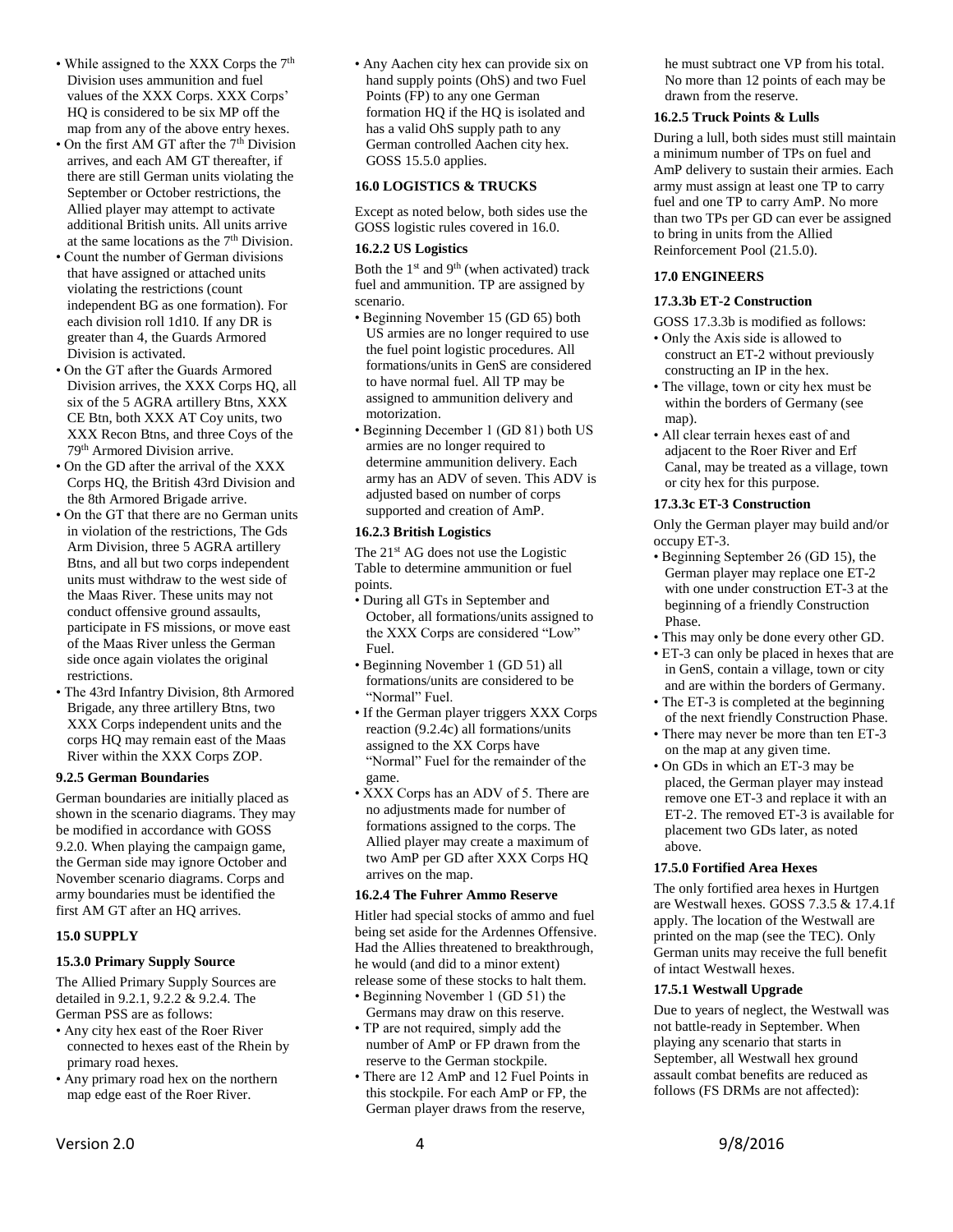- From September 12 (GD 1) to September 14 (GD 3) defending German units receive one column shift in their favor.
- Beginning the AM GT of September 15 (GD 4) they receive two column shifts in their favor.
- On the AM GT of September 18 (GD 7) the full three shift bonus are awarded.

#### <span id="page-4-0"></span>**19.0 WEATHER**

## <span id="page-4-1"></span>**19.2.1 Historical Weather**

Historical weather is shown on the Game Turn Record Track (GTRT). The Turn Record Key explains the format. The atmospheric condition is shown for the AM GT, then the PM GT. The ground condition shown is for the entire GD.

## <span id="page-4-2"></span>**19.2.2 Variable Weather Determination**

Variable weather is determined by using the chart and DR modifiers listed on the Weather Table depicted on the GTRT. Either player can roll for weather. Always determine atmospheric conditions prior to determining ground conditions. Apply all GD DRMs to both DR. Ground condition DRMs are used based on current atmospheric conditions. Previous GT ground condition, influences the DR range for determining ground conditions in the current GT. Determine Night GT and ENA ground condition by using the Night Ground Condition chart at the bottom of the Weather Table.

#### <span id="page-4-3"></span>**20.0 AIRPOWER**

#### <span id="page-4-4"></span>**20.1.1 Assignment of Air Points**

There are no separate air sectors. AP assigned to missions may support any friendly army anywhere on the map.

#### <span id="page-4-5"></span>**20.3.0 Ground Interdiction (GI)**

Apply a +1 DRM to all Ground Interdiction Value DRs.

#### <span id="page-4-6"></span>**20.4.0 Supply Interdiction (SI)**

A maximum of three missions may be conducted each GD.

#### <span id="page-4-7"></span>**20.8.0 Carpet Bombing**

On the GD that an Allied requested lull ends (they were Side 1), the Allied player may conduct a carpet bombing mission. The mission may be conducted during the AM or PM GT as the first action taken in the Fire Support Segment. Only one Carpet Bombing attack is allowed. The Allied player takes 16 markers of any kind (preferably the blue ace of spade markers) and places them as follows:

- Four in any city hexes within 14 hexes of a friendly unit.
- 12 in any hexes within two hexes of a friendly unit. These 12 markers may be split into two groups of six or retained as a single group of 12. All markers in a group must form a straight line of hexes

along whatever axis is chosen (SW to NE or NW to SE). The groups may be set side by side (i.e., two lines of six markers).

- After all markers have been placed, the Allied player rolls 1d10 for each marker. Apply the following DRMs: +2: Hex is an intact Westwall hex. +1: Hex has an Axis ET present.
	-
- If the modified DR is a 0-4 the marker remains on the map. Remove the marker on a modified DR of 5-9.
- Roll 1d10 for each marker still on the map. If the result is 0-1, one step is eliminated from the hex, and if the result is 2-4 place an AS marker on the units. The choice of what steps are lost is made by the owning player.
- The Carpet Bombing markers remain in place until the Administrative Phase. Any (of either side) unit using Exploit Movement into a hex that contains one of these markers must expend two additional MPs.

#### <span id="page-4-8"></span>**21.0 REINFORCEMENTS**

#### <span id="page-4-9"></span>**21.5.0 US Asset Reinforcements**

US Corps and Army asset units (all of those independent artillery, combat engineer, and armor/TD battalions) arrive by being randomly picked from a Reinforcement Pool. Scenario instructions may call for them to start on the map or arrive at a specified time and place.

#### <span id="page-4-10"></span>**21.5.1 September Reinforcement Pool**

Separate out the following corps and army asset units. They are placed or arrive via scenario instructions.

- 4/VII Cav Grp (4ArmC Btn, 24ArmC Btn, 2x 4C M-5 Coys, 759/VII M-5 Btn, 87/VII AFA Btn, & 297/VII CE Btn); 991/VII AFA Btn; 237/VII CE Btn; 238/VII CE Btn.
- All V Corps asset units (22 units).
- 11/XIII Cav Grp (36ArmC Btn, 44ArmC Btn, 2x11C M-5 Coys); 251/XIII CE Btn.
- 113/XIX Cav Grp (113ArmC Btn, 125ArmC Btn, 744/XIX M-5 Btn, 2x113C M-5 Coys); 178/XIX CE Btn.
- 92/9a Chem Btn, 264/9a FA Btn, 265/9a FA Btn, 266/9a FA Btn, 269/9a FA Btn, and 557/9a FA Btn.

Place the following 58 corps and army assets into an opaque cup. This is the September Reinforcement Pool.

- $\cdot$  1<sup>st</sup> Army (12 units) This includes the 99<sup>th</sup> Inf Btn and 2nd Ranger Btn.
- VII Corps (18 units)
- XIX Corps (23 units)
- $9<sup>th</sup>$  Army (5 units)

The following units are set aside they are not used.

• Remaining XIII Corps' asset units (18 units).

#### <span id="page-4-11"></span>**21.5.2 Campaign Game US Reinforcement Pool**

If a September or October scenario is being played into November or beyond, use the following procedures to adjust the US Reinforcement Pool.

- On the AM GT of October 19 (GD 38), place all remaining Ninth Army and ten randomly drawn XIII corps' asset units into the reinforcement pool. Follow the procedures in 21.5.5.
- On the AM GT of November 8 (GD 58) add the remaining XIII Corps' asset units to the pool. The Allied player draws one unit from the pool each AM GT. The units arrive stacked with or adjacent to the Ninth Army HQ. TP allocation is not required.

#### <span id="page-4-12"></span>**21.5.5 Reinforcement Pool Procedures**

The Allied player may randomly withdraw units from the Reinforcement Pool. At the start of the Transport and Logistics Phase, the Allied player may expend TP to bring in corps/army asset units in the pool. The TP may not be used for any other purpose that GD. For each TP expended, the Allied player randomly selects three units from the pool. The units appear during any friendly Movement Phase that GD. They are placed on any road hex on the western edge of the map W.

#### <span id="page-4-13"></span>**21.6.0 German Reinforcement Pools**

The German side receives most of its nondivisional reinforcements by randomly picking units from the Reinforcement Pools. The German player rolls 1d10 during the Transport and Logistics Phase. During all GDs in September a +1 DRM is applied to the DR. The number of units that may be randomly selected from the pools is determined as follows:

- DR  $0-1 = 1$  unit
- DR 2-5  $=$  2 units
- DR  $6-8 = 3$  units
- DR  $9+ = 4$  units

The German player may draw units as follows:

- All units may be drawn from Group A (21.6.1a), or he may;
- Forego one selection in Group A and then draw one unit from Group B (21.6.1b). Only one draw may be made from Group B.
- If there are not enough units left in Group A to complete the allowed draw, all remaining units may be drawn from Group B.
- On November 1 (GD 51), if there are no units remaining in Group A and B, units may be drawn from Group C (21.6.1c). Units are placed in the following hexes if German controlled and in GenS. No more than one unit may appear at each location. • Julich (E0317)
- Duren (E0925)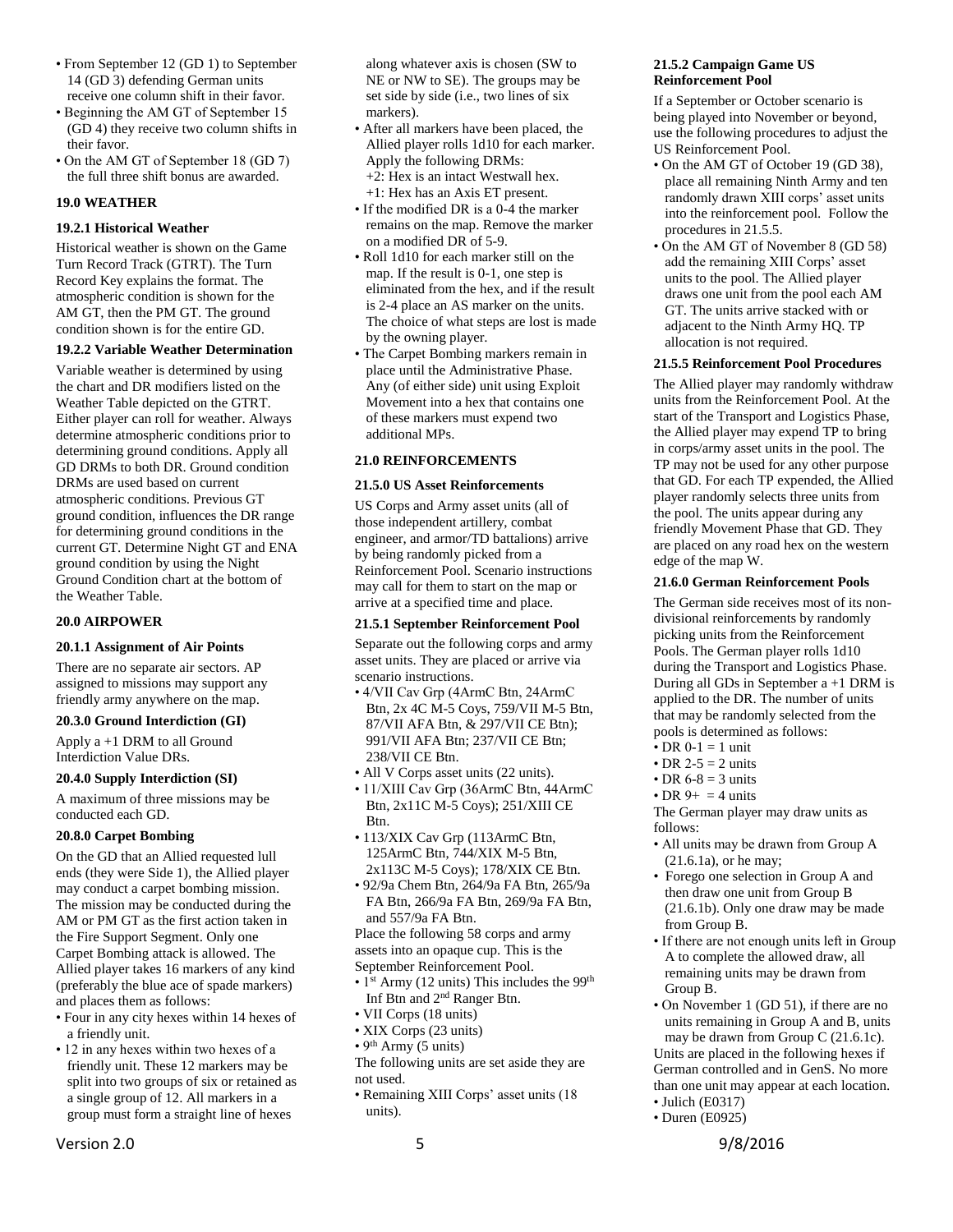- Eschweiler (W3823)
- Heinsberg (W3006)
- Euskirchen (E2435)
- Erkelenz (E0205).

## <span id="page-5-0"></span>**21.6.1 September Reinforcement Pool**

The German Reinforcement Pool for September consists of three groups: Group A, Group B & Group C. The following units are not placed in the pool and start the scenario on the map:

- 416/176 and 426/176 Training Rgts (each with 4 units).
- 211/526 (4 units), 253/526 (3 units), and 536/526 (4 units) Training Rgts.
- 16Sec, 526Sec, 547Sec, 736Sec, 863Sec Btns.
- 11<sup>th</sup> Luftwaffe Fortress Battalion
- Aachen A&E Btn
- Hennecke and Duren police units.
- Julich and Duren NCO Btns.

• Six Luftwaffe Static Hvy Flak Coys. This is a total of 36 units. All remaining rear echelon units and army/corps asset units are placed in the three pools as detailed in 21.6.1a thru c.

#### <span id="page-5-1"></span>**21.6.1a Group A. Reinforcement Pool**

Place the following 43 units into the Group A1 pool:

- Luftwaffe Fortress Btns (16)
- Heer Fortress Btns (6)
- Landwehr Btns (8)
- Training (A&E) Btns (4)
- $\cdot$  MG Btns (7)
- 626Sec Btn
- Stomach Btn

# <span id="page-5-2"></span>**21.6.1b Group B. Reinforcement Pool**

Place the following 29 units into the Group B. pool:

- All artillery units labeled 7A (6 units), 81K (3 units), and 74K (2 units); Total (11 units).
- Fortress AT Btns (6 units)
- Luftwaffe Static Hvy Flak Coys (12 units).

**Note:** The 503 and 504 fortress AT units each have two counters that allow them to split into two smaller units. Set the breakdown counters aside until used.

# <span id="page-5-3"></span>**21.6.1c Group C. Reinforcement Pool**

The German player randomly selects ten units from Group A and places them in the Group C pool. He also places the two XII SS Corps artillery units into this pool.

# <span id="page-5-4"></span>**21.7.0 6th Pz Army & Early Activation**

Sixth Panzer Army was refitting near the city of Köln during the month of November in preparation for Hitler's planned counteroffensive in December. If the Allies had gotten beyond the Roer River, it is likely that part of this army and other divisions would have been committed to halt any further advance on the Rhine.

- Beginning the AM GT of November 5 (GD 55), anytime an Allied unit, in GenS, is east of the Roer River or within 10 hexes of Euskirchen (E2435), the German player may attempt to activate elements of the 6th Pz Army.
- Roll 1d10, result of 2 or more; ISS Pz Corps HQ, two 6SS Army artillery Btns and the 12SS Pz Division are activated. They are placed on the map in any German controlled hex within ten hexes of Köln (E3117).
- After activation, but prior to placing the 12SS Pz Division, roll 1d10. The result is the number of step losses the 12SS Pz Division's infantry type units have previously suffered. Roll a second 1d10 and halve the result. The result is the number of Pz steps previously suffered. For each seven GDs after the November 5 (GD 55), apply a -2 DRM to each step loss DR.
- If on any GD after November 5, there are elements (any single unit) from a second Allied division that meet the activation trigger, all units of the 2SS Pz Division may be activated. The 2SS is subject to the same step loss DR as the 12SS.
- Once activated, these units remain in play until the German player wishes to withdraw them.

# <span id="page-5-5"></span>**21.7.1 German 347th Infantry Division**

The six units of the German 347th Infantry Division are a potential reinforcement. This reinforcement is triggered if the Allied player moves units east of the W3700 hex row and is within 10 hexes of the southern map edge. If triggered, the German player receives the 347th Division as reinforcements from anywhere on the south edge of the maps east of hex row W3500. These units arrive one GT after being triggered.

# <span id="page-5-6"></span>**22.0 REPLACEMENTS**

# <span id="page-5-7"></span>**22.3.4 Resurrecting with RE Units**

The German player may not resurrect units using RE units prior to the AM GT of September 15 (GD 4).

# <span id="page-5-8"></span>**22.7.0 Luftwaffe Static Flak Coys**

Eliminated Luftwaffe Static Flak Coys may not be replaced using RePs nor do they garner RePs when eliminated. Beginning the AM GT of October 1 (GD 20) one Static Flak Coy may be removed from the eliminated units box and placed on the map in any German controlled city or town hex within the borders of Germany. Only one Coy can be placed every seven GDs. There is no cost in ReP.

# <span id="page-5-9"></span>**23.0 LEADERS**

## <span id="page-5-10"></span>**23.4.1 Allied Leaders**

All leaders have the same bonuses as detailed in GOSS 23.0. In addition, the below leaders have the following benefits. **Collins (VII Corps):** If Collins starts the AM GT stacked with a formation HQ subordinate to the VII Corps, that division's subordinate units may perform their movement during a Friendly Movement Phase in any order desired, regardless of the type of movement used. **Terry de la Mesa Allen (104th Inf Div):**  If Allen is stacked with the  $104<sup>th</sup>$  HO, any infantry unit subordinate to the 104<sup>th</sup> Inf Div HQ may automatically activate during an ENA period. Additionally, PAs made by his division during night GTs do not

#### suffer the -1 column shift to the left. **Maurice Rose (3rd Arm Division):**

If Rose is stacked with any armor unit subordinate to the 3<sup>rd</sup> Arm Div, all units in that stack, with any type of AFV symbol and subordinate to the 3rd Arm Div may advance after GA as though they were a Recon unit (GOSS 13.10.2a).

**Ernest Harmon (2nd Armored Division):** If Harmon is stacked with the division HQ, all subordinate units may increase their advance after combat by one hex (both PA and tactical). If stacked with or adjacent to any subordinate unit conducting an offensive GA, Harmon may provide two favorable column shifts to that one GA.

# <span id="page-5-11"></span>**23.4.2 German Leaders**

**Manteuffel (5Pz Army):** If Manteuffel starts an AM GT stacked with any corps HQ, all units of one Mech division subordinate to that corps HQ receive one additional MP during both the AM and PM GTs of that GD. He also confers a favorable one column shift to any units of that division when attacking or defending in a GA. He may not add that shift to a combat already receiving favorable shifts from any other leader.

# **Brandenburg (7th Army);** If

Brandenburg starts a GT stacked with a division HQ that is subordinate to the 7<sup>th</sup> Army, he may award up to two favorable column shifts to any defensive GA involving units of that division. The shifts may be used for the same GA or split between two different combats and may be combined with other leader generated favorable shifts

# **vLuettwitz (XLVII Pz Corps):** If

vLuettwitz starts an AM GT stacked with a division HQ that is subordinate to the XLVII Pz Corps, he confers one favorable shift to one GA (attack or defense) per GD to any unit subordinate to that division HQ. He may not add that shift to a combat already receiving favorable shifts from any other leader.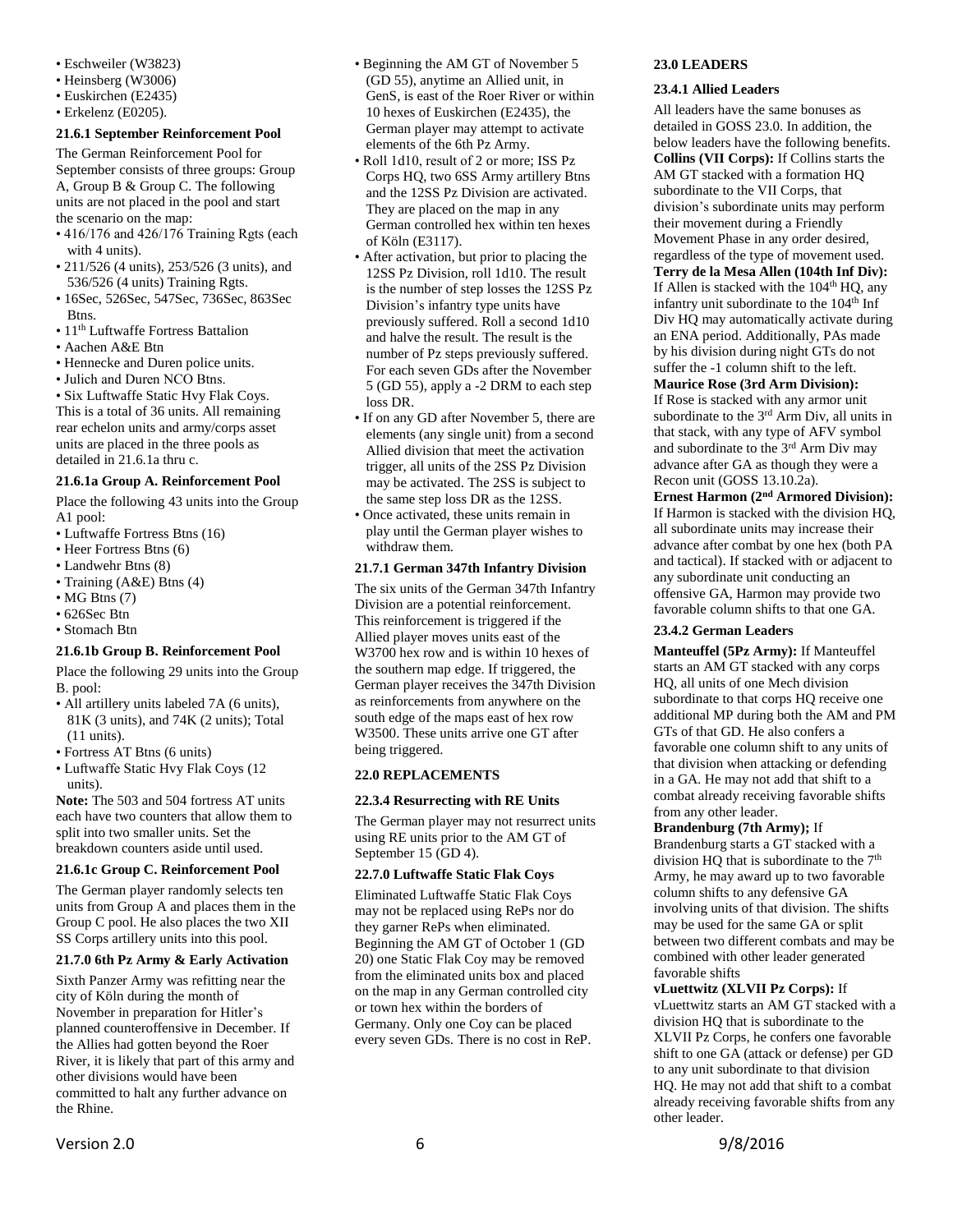#### **Waldenburg (116Pz Division):** If

Waldenburg starts an AM GT stacked with the 116Pz division's HQ, he may confer one favorable shift to one GA (attack or defense) conducted by units subordinate to the 116Pz per GT. All Mech units of that division may increase their maximum retreat from GA by one hex.

#### <span id="page-6-0"></span>**27.0 SPECIAL RULES**

These rules deal with special situations not covered or organized in the series rulebooks.

#### <span id="page-6-1"></span>**27.1.0 Roer River Dams**

The Roer River Dams have a potentially huge effect on the course of the battle. With the floodgate valves opened and then destroyed, flood conditions on the Roer River would have existed for at least 12+ full game days (as actually happened in 1945). Temporary bridging and assault crossings would not have been possible during this period, thus greatly complicating any Allied effort east of the river for some time.

#### <span id="page-6-2"></span>**27.1.1 Location of Dams**

There are two critical dams, the Urft (E0539/E0540) and Schwamanuel Dams (E0637/E0737). As long as the German player controls at least one of the above listed hexes on both dams, he may open the floodgates.

*Designer's Note: It is very unlikely that the Germans would actually have destroyed the dams.* 

#### <span id="page-6-3"></span>**27.1.2 Opening the Dam Floodgates**

At any time in the game that the German player wishes, he simply announces that he has opened the floodgates. The effect is irreversible by either player. The German player must control both dams to open the floodgates.

#### <span id="page-6-4"></span>**27.1.3 Roer River Flood Stage**

Two GTs after the floodgates have been opened, the Roer River is in flood stage.

- Secondary or trail road bridges that cross the Roer are not usable during flood stage.
- The blue tinted hexes on either side of the Roer River are considered to be marsh hexes except where a town or city hex exists.
- Any FWs that either side has built in the blue tinted hexes are removed (including those in town and city hexes). FW may not be built in these hexes until flood stage is over (27.1.4).
- No unit may cross the Roer River unless using a primary road with an intact bridge (engineers may not ferry).
- Bridge markers are destroyed (remove them from the map). No bridges may be built across the Roer during flood stage.

• GenS paths may not be traced over the Roer River unless using an intact bridge as described above.

#### <span id="page-6-5"></span>**27.1.4 Flood Stage Ends**

At the start of the tenth GD of flood stage, the German player rolls 1d10. On a roll of 9 or more, flood stage immediately ends. A +2 DRM applies for each GD after the tenth GD. Beginning the GD, the flood stage ends apply the following affects:

- The blue tinted areas are treated as marsh for two additional GDs (current  $GD + 1$ ).
- Secondary road bridges across the Roer are immediately available for all uses.
- The Roer is considered a minor river for all purposes.

# <span id="page-6-6"></span>**28.0 VICTORY POINTS**

The victory points and instant victory conditions listed in this section are applicable to scenario 2, 3, 4 and the campaign game.

#### <span id="page-6-7"></span>**28.1.0 Cities & Towns**

The below listed cities and/or town hexes are worth VPs to the Allied player. The Allied player must control all town or city hexes associated with the named location listed below.

| <b>Location or Status</b> | Allied VP |
|---------------------------|-----------|
| Roetgen (W3435)           | 5         |
| Monschau (W3642)          | 5         |
| Lammersdorf (W3837)       | 5         |
| Grosshau (E0530)          | 10        |
| Mariadorf (W3520)         | 10        |
| Eilendorf (W3226)         | 10        |
| Stolberg (W3728)          | 10        |
| Eschweiler (W3823)        | 10        |
| Alsdorf (W3319)           | 10        |
| Heerlen (W2418)           | 10        |
| Aachen (W2926)            | 10        |
| Linnich $(W3912)$         | 10        |
| Heinsberg (W3006)         | 10        |
| Julich (E0317)            | 15        |
| Duren $(E0925)$           | 15        |
| Euskirchen (E2435)        | 15        |
| Schleiden (E0844)         | 15        |
| Erkelenz (E0205)          | 20        |
| <b>Bonn</b> (E3931)       | 40        |
| Köln (E3416)              | 50        |

## <span id="page-6-8"></span>**28.2.0 Roer River Floodgates**

The Allied side receives 40 victory points if the German player opens the floodgates.

#### <span id="page-6-9"></span>**28.3.0 Instant Allied Victory**

The Allied side wins an instant victory if one of the below requirements is met.

- At the end of September (GD 19) the Allied player has at least one combat unit, in GenS on the east side of the Roer River.
- There is at least one Allied combat unit in GenS that is adjacent to the Rhein River for more than one complete GT. The unit or units must have been

adjacent to the Rhein for two friendly Administration Phases.

# <span id="page-6-10"></span>**29.0 SCENARIOS**

This section contains all the setups, special rules and victory conditions for each scenario in the game. There are four scenarios in the game. Recommend that players new to the GOSS system start with the "Bloody Bucket" scenario, as it only uses the rules needed to move and fight in a limited area. Once you have begun to get the feel of the movement and combat systems, you can go on to the full scenarios with greater ease.

#### <span id="page-6-11"></span>**29.1.0 Scenario Presentation**

Each scenario is a self-contained game representing major combat activity in one of the months of September, October or November. The scenario starting setups and boundaries are shown on the scenario maps for that particular scenario. The rules section for each scenario will list when the scenario begins, its duration, the strength of starting units (if less than full strength), any rules that are used only for that scenario, and the victory conditions for both sides.

# <span id="page-6-12"></span>**29.2.0 Scenario Maps**

A scenario map is provided for each scenario. The map depicts all the boundaries, frontlines and major formations at the time the scenario begins. Each scenario map is labeled according to the scenario date.

- Army, Corps, and Formation boundaries are shown on the map as red dashed lines for the Germans and blue dashed lines for the Allies.
- German forces are labeled in red and the Allies are in blue.
- With the exception of the September Rush scenario, the frontline for is shown as a solid orange line. German controlled territory is any hex on or to the east of this line, while the Allies control everything to the west of the line. *Designer's Note: A frontline did not really exist at the beginning of the September.*

#### <span id="page-6-13"></span>**29.3.0 Scenario Set Up Manifest**

Formations including army, corps, divisions and in some cases subformations that begin each scenario on map are shown in the ZOP. The following abbreviations were used. XX: Division K: is the German shorthand for Korps, therefore "74K" means the 74th Korps. Rgt: Regiment Bde: Brigade Pz: Panzer PG: Panzergrenadier R: Recon CE: Combat engineer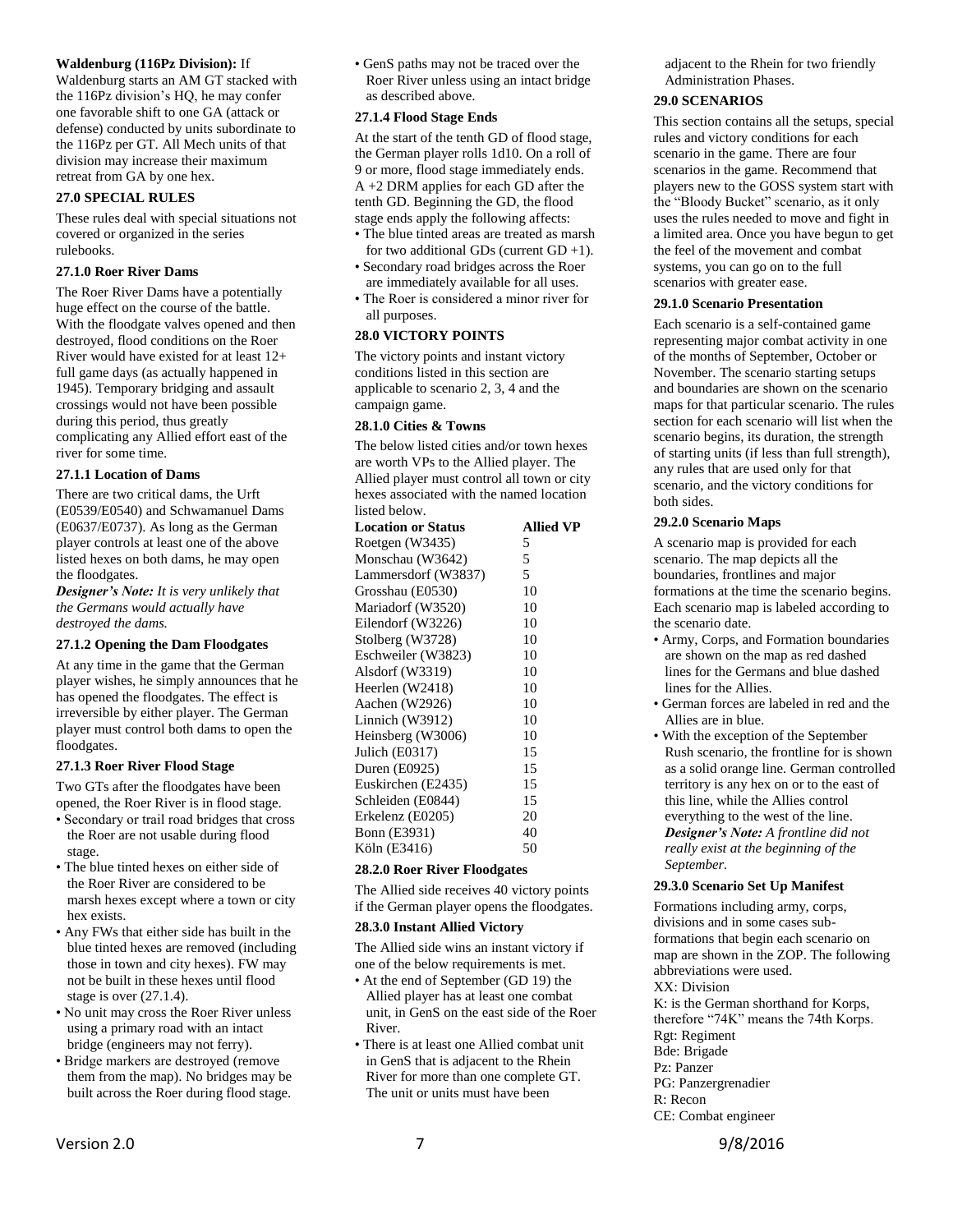Pio: Pionere (German combat engineers) AD: Armored Division CGp: Cavalry Group Except for the September setup, labeled formations must have a unit in or adjacent to every frontline hex in their sector. The Germans set up first in all scenarios. Detailed scenario information such as number of FWs, step losses, and special units for each formation starting on the map is listed in each for the scenario rules sections presented in this booklet. **Errata:** The GTRT scenario numbers are not correct. Use the dates for each scenario as listed here. Ignore those on the GTRT. The scenario 3 on the GTRT is a missprint, ignore scenario GD 52 to GD 59.

#### <span id="page-7-0"></span>**30.0 SCENARIO ONE: BLOODY BUCKET**

This scenario represents the attempt by the 28th US Infantry Division to seize the villages of Hurtgen, Vossenack, and Schmidt on the way to capturing one of the Roer River dams. It's a perfect learning scenario. The scenario map encloses the playing area for the scenario and shows the units of both sides and where they start.

#### <span id="page-7-1"></span>**30.1.0 Scenario Length**

The scenario starts at the beginning of the PM GT of November 2 (GD 52) and ends after the completion of the AM GT of November 9 (GD 59). The scenario is 21 GTs long.

# <span id="page-7-2"></span>**30.2.0 Special Rules**

Except for the specific instances described in this scenario, players do not need to read the rules for unit modes, command, observation, supply, truck points and logistics, air power, weather, leaders, lulls, or army reserve. All units are in supply at all times. Only tactical and prepared assault modes are used in this scenario.

# <span id="page-7-3"></span>**30.2.1 Weather**

The atmospheric condition for all GTs is overcast, the maximum line of sight (LOS) for ground units is 2 hexes. The Ground condition for all GTs is mud. GOSS 19.4.3 applies.

#### <span id="page-7-4"></span>**30.2.2 Fire Support Missions**

Air points and naval units are not available. Artillery units are not present in this scenario. Each side is given a number of FS mission points. A

- The German side receives 9 FS mission points per player turn until the AM GT of November 5 (GD 55), when they begin receiving 18 FS mission points per player turn. The German side may allocate no more than 8 FS mission points to a FS mission.
- The US player receives 24 FS mission points each player turn. A maximum of 6

Version 2.0 8 9/8/2016

mission points may be allocated to a FS mission, unless the target hex is adjacent to an Allied unit is in PA mode, or if the Allied unit is in an ET. If either is true, 8 mission points may be allocated.

- A maximum of four FS missions may be considered to have Heavy Artillery (GOSS 11.4.1g).
- Both side's mission points may be used anywhere within the playing area (you do not need to count range).

#### <span id="page-7-5"></span>**30.2.3 Fieldworks**

The German side may place two ET-3. Both must be placed in village hex. No additional ET-3 may be built during the scenario. The German side may also place four ET-2. All placed ET must be occupied by a friendly unit. The US side may place one IP in Germeter (E2330) and one in the hex with the 294 CE Btn.

# <span id="page-7-6"></span>**30.2.4 Command & GenS**

# <span id="page-7-7"></span>**30.2.4a German**

All German units are considered attached to the 275<sup>th</sup> VG Division HQ (they do not suffer multi formation penalties). Ignore GOSS 9.6.0. All German units are considered to be in GenS if they are in a Westwall hex, an ET-3 or can trace a path of hexes (of any length) free of enemy units to the east side of the playing area. German units may not move or attack hexes west of the original front line.

## <span id="page-7-8"></span>**30.2.4b Allied**

All units are considered attached to the 28th Infantry Division (they do not suffer multi formation penalties). Ignore GOSS 9.6.0. All Allied units are considered to be in GenS if they can trace a path of hexes (of any length) free of enemy units to the west side of the playing area.

# <span id="page-7-9"></span>**30.3.0 Starting Forces**

#### <span id="page-7-10"></span>**30.3.1 German Starting Forces**

The German side starts with the 275th Infantry Division (except for the towed artillery units). Reduce four Inf Btns, one step each and reduce the Pioneer coy by one step.

#### <span id="page-7-11"></span>**30.3.2 US Starting Forces**

The US side starts with the 294, 20, 146, and the 1340 CE Btns and with all units of the 28<sup>th</sup> Infantry Division (14 units). The four assigned artillery Btns and the 28<sup>th</sup> HQ are not used.

#### <span id="page-7-12"></span>**30.4.0 Reinforcements**

The German player receives the following reinforcements:

• AM GT of November 3 (GD 53): 1055/89 and 1056/89 Rgts (4 units with a total of 7 step losses), 189/89 Pio Coy (1 step loss). Units arrive on the south edge of the playing area east of the current front line.

- AM GT November 5 (GD 55): one KG of the  $116<sup>th</sup>$  Pz Division consisting of; 1x Aufkl Coy (2-2-14), 4. /II/16P MkV Pz Coy, 5. /II/16P MkV Pz Coy, 3. /I/16P MkIV Pz Coy, and the 60/116 Mot Inf Rgt (-1), 156/116 PzGd Rgt (-1 step from each Btn), 1. /675/116 Pio Coy. Units arrive on the north or east edge of the playing area east of the current front line.
- There are no US Reinforcements

## <span id="page-7-13"></span>**30.5.0 Replacements**

- The German side has four Inf RePs and one Armor ReP available beginning on the AM GT of November 4 (GD 54).
- The US side has 12 Inf ReP and three Armor ReP available for beginning the AM GT of November 5 (GD 55).

#### <span id="page-7-14"></span>**30.6.0 Logistics**

Logistic Rules are not used, see 30.2.4 for supply requirements.

#### <span id="page-7-15"></span>**30.7.0 Victory Conditions**

At the end of the scenario, The US player wins if occupies any three villages that started under German control. If he has two villages, the result is a draw. Anything else is a German victory.

#### <span id="page-7-16"></span>**31.0 SCENARIO TWO: THE SEPTEMBER RUSH**

The end of the long pursuit through Northern France and Belgium is coming to an end. Now the Allies are about to enter Germany proper and must confront the Westwall fortifications as well as a crazy quilt patchwork of Germans desperate to stop them. Both maps are in play for this scenario.

## <span id="page-7-17"></span>**31.1.0 Scenario Length**

The scenario starts at beginning of the AM GT of September 12 (GD 1) and ends after the completion of the PM GT of September 21 (GD 10). The scenario is 29 GTs long.

#### <span id="page-7-18"></span>**31.2.0 Special Rules**

All GOSS rules are in play except for 24.0 (lulls). Additionally, all of the scenario rules are in play except for the following: rules 9.2.2, 16.4.4g, 16.4.4h, 20.8.0, 21.5.2, 21.5.3, 21.6.2, 21.6.3, 21.7.0, 22.7.0.

#### <span id="page-7-19"></span>**31.2.1 Weather**

By mutual agreement players may use either historical or variable weather. If using the historical weather

#### <span id="page-7-20"></span>**31.2.2 British 21 AG ZOP**

9.2.4 applies. Use the September AG boundary marked on the scenario map. The German side must maintain at least one combat unit in every other hex of the of the front line north of the boundary.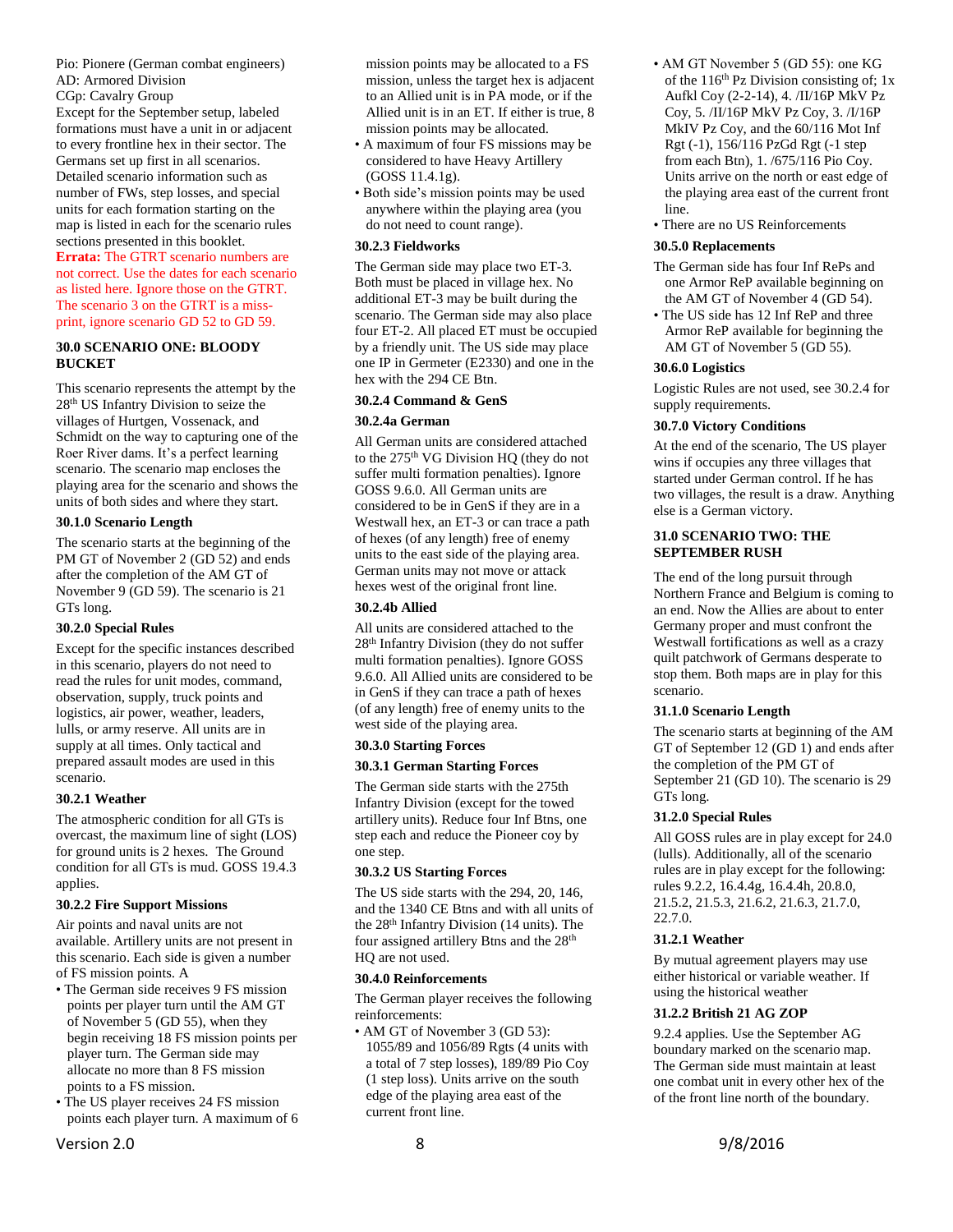#### <span id="page-8-0"></span>**31.2.3 Special German Move**

After all units are set up, but before beginning the first GT, the German player is allowed to move his units using tactical mode.

- Units may not move adjacent to US units.
- Units may not move in a westerly direction.
- Mech formations may move up to onehalf of their normal MA. Fuel is not a concern.

Upon completion of the German special move, play commences with the first GT.

# <span id="page-8-1"></span>**31.2.4 US Fatigue**

On all GTs occurring on September 12, 13 and 14, (GDs 1, 2 & 3) all Allied units are subject to possible fatigue. If a unit moves more than one-half of its MA, or enters PA mode the Allied player conducts the following for each unit that met the above trigger:

- Roll 1d10, if the result is 6-8 the unit suffers one fatigue hit. If the result is 9, the unit suffers two fatigue hits.
- Units checking due to entering PA mode conduct this check immediately upon removing their PA marker.
- Units checking due to moving more than one-half of its MA, conduct the check upon completion of their movement for that phase.

#### <span id="page-8-2"></span>**31.2.5 2 nd Armored Division**

The US 2<sup>nd</sup> Armored Division is required to conduct fatigue checks as outlined in 31.2.4 for the first nine GTs after arrival.

# <span id="page-8-3"></span>**31.2.6 Air Points**

Consult the GTRT to determine the number of AP available each GD. If using historical weather, no more than one-half of the Allied AP may be assigned to single type of mission.

#### <span id="page-8-4"></span>**31.3.0 Starting Units**

Both sides start with the formations shown on the September setup map and listed below. All starting hex number positions are inclusive. The German side sets up first.

# <span id="page-8-5"></span>**31.3.1 German Initial Force**

#### **Army & Corps Units**:

- E2435 (Euskirchen); 7 Armee HQ, Brandenburg, 1x LW Static Hvy Flak Coy.
- E1734 (Zulpich); LXXIV Corps HQ.
- E0317 (Julich); LXXXI Corps HQ, Julich NCO Btn, 1x LW Static Hvy Flak Coy.
- E0925 (Duren); Duren NCO Btn, Duren Police Coy, 1x LW Static Hvy Flak Coy.
- W3823 (Eschweiler); 1x LW Static Hvy Flak Coy.
- W2926 or within 2 hexes of any Aachen city or town hex; 453/Aachen Btn,

Hennecke Police Coy. 2x LW Static Hvy Flak Coy.

**176th Div**: W0307 to W0720; 2x ET-2, 3x IP, 176 HQ (-1), 1176 Pio Btn (-1), 416 Rgt (4x Btns), 426 Rgt (4x Btns), 16 Sec Btn, 460 Art Btn, III/1176 Art Btn, 1176 AT Z-step, 2x 1-2-6 Inf Coys. Place all other units of the division in the Eliminated Units Box (9 units). **275th Div**: W0721 to W1129; 1x ET-2, 2x IP, 275 HQ (-1), I/983 Btn (-1), I/984 Btn (-1), II/984 Btn (-1), 275 Pio Coy (-1), 275 AT Coy, 526 Sec Btn, 547 Sec Btn, 11 LW Fort Btn, I/1/1SS SP Art Btn, I/275 Art Btn, III/275 Art Btn. Place all other units of the division in the Eliminated Units Box  $(6 \text{ units})$ .

**49th Div**: W1329 to W1829: 49 HO (-1). I/148 Btn (-1), II/148 Btn (-2), 736 Sec Btn, 863 Sec Btn, 149 Pio Coy (-1), 1x 1- 1-6 Pio Coy, II/149 Art Btn, 149 AT Zstep, 1x 1-2-6 Inf Coy. Place all other units of the division in the Eliminated Units Box (7 units).

**116th Pz Div**: W2030 to W2532; 116 Pz HQ (-1) Leader V Walden (within 2 hexes of any Aachen city or town hex), 4. /II/16 MkV Pz Coy, I/60 Btn (-1), II/156 Btn (- 1), 116 Auf Btn (-2), 2&3/675 Pio Coy (- 1), I/146 Art Btn. Place all other units of the division in the Eliminated Units Box (13 units).

**9th Pz Div**: W2733 to W3034; 9 Pz HQ (- 1), I/2105/105 MkV Pz Coy, I/2105/105 PzGd Btn (-2), I/10 Btn (-2), II/10 Btn (- 1), 60 Auf Btn (-2), 1. /86 Pio Coy, 1. /50 PzJ Coy, I/102 Art Btn. Place the 6. /II/33 MkV Pz Coy and I/33 MkIV Pz Btn (3x Coy) in the Eliminated Units Box. The remaining 9th Pz Div units are reinforcements for this scenario (10 units). **526th Training Div**: Place in or adjacent to any Westwall hex south of Wurselen (W3122); 211/526 Rgt (4 Btns), 253/526 Rgt (3 Btns), 536/526 Rgt (4 Btns), 1x 1- 2-6 AT Coy, 1x 1-2-6 Pio Coy. These units must be attached to a formation HQ (GOSS 9.6.1a applies). **89th Div**: W3541 to W3444; 89 HQ (-1), I/1055 Btn (-1), II/1055 Btn (-1), II/1056 Btn (-2), 189 AT Z-step, II/189 Art Btn. Place all other units of the division in the Eliminated Units Box (8 units). **353rd Div**: E0231; 353 HQ. Place all other units of the division in the Eliminated Units Box (11 units).

#### <span id="page-8-6"></span>**31.3.2 Allied Initial Force**

No unit starts with more than one step loss. Units may not over stack. AT, TD, Tk, Eng, and Recon Btns may be broken down. On the scenario maps, each Rgt or CC is shown in its historical area. Within the hexes listed for each formation, the Allied player sets up the units as depicted on the map, divisional asset units should

be split between the sub-formations as evenly as possible.

**1st Army HQ**: W0234 (Liege) **VII Corps HQ**: W0637 (Vaux-sous-Chevremont); Collins.

3rd Arm Div: All units [19] (-3 from any Hybrid units), 991/VII AFA Btn, Rose, within one hex of W2636, W2436, or W2237.

**9th Inf Div**: All units [18] of the division within one hex of W1739, W1540, or W1340.

**1st Inf Div**: All units [18], each Rgt is set up within one hex of its designated hex. Divisional assets should be divided as evenly as possible between the Rgts. W1635, 16 Rgt (3 Btns); W1435, 18 Rgt (3 Btns); W1136, 26 Rgt (3 Btns); (-2 from any Inf Btns).

**XIX Corps HQ**: W0531

**30th Inf Div**: All units [18], each Rgt is set up within one hex of its designated hex. Divisional assets should be divided as evenly as possible between the Rgts. W0231, 30 HQ; W0425, 119 Rgt (3 Btns); W0326, 117 Rgt (3 Btns); W0430, 120 Rgt (3 Btns).

**113th Cav Grp (XIX)**: Within one hex of W0933 or W1133; 113 ArmC Btn, 125 ArmC Btn, 744/XIX M-5 Btn, 2x113C M-5 Coys.

#### <span id="page-8-7"></span>**31.3.3 Blown Bridges**

The following eight bridges start the scenario already been demolished; they may be repaired. W0433/W0434 W0236/W0237 W0234/W0335 W0827/W0928 W0236/W0336 W0828/W0929 W0236/W0337 W0926/W1025

#### <span id="page-8-8"></span>**31.4.0 Reinforcements**

Both sides receive the units as indicated in HHF 35.0. Use HHF 21.5.0 & 21.6.0 to receive Allied and German army/corps assets.

#### <span id="page-8-9"></span>**31.5.0 Replacements**

Both sides use the GOSS 22.0 replacement rules. Each Transport and Logistic Phase each side rolls 1d10 and consults the Replacement Table on the GTRT. Apply all applicable DRMs.

## <span id="page-8-10"></span>**31.6.0 Logistics**

Each side consults the GTRT to determine their ammunition delivery value (ADV) and the number of truck points assigned. GOSS 15.0 and 16.0 apply.

#### <span id="page-8-11"></span>**31.7.0 Victory Conditions**

Refer to 28.0 to determine victory point values. Instant Allied Victory (28.0) applies. If an instant victory is achieved, it is considered an Allied Smashing Strategic Victory. If the Allied side fails to get an instant victory, tally victory points (VPs)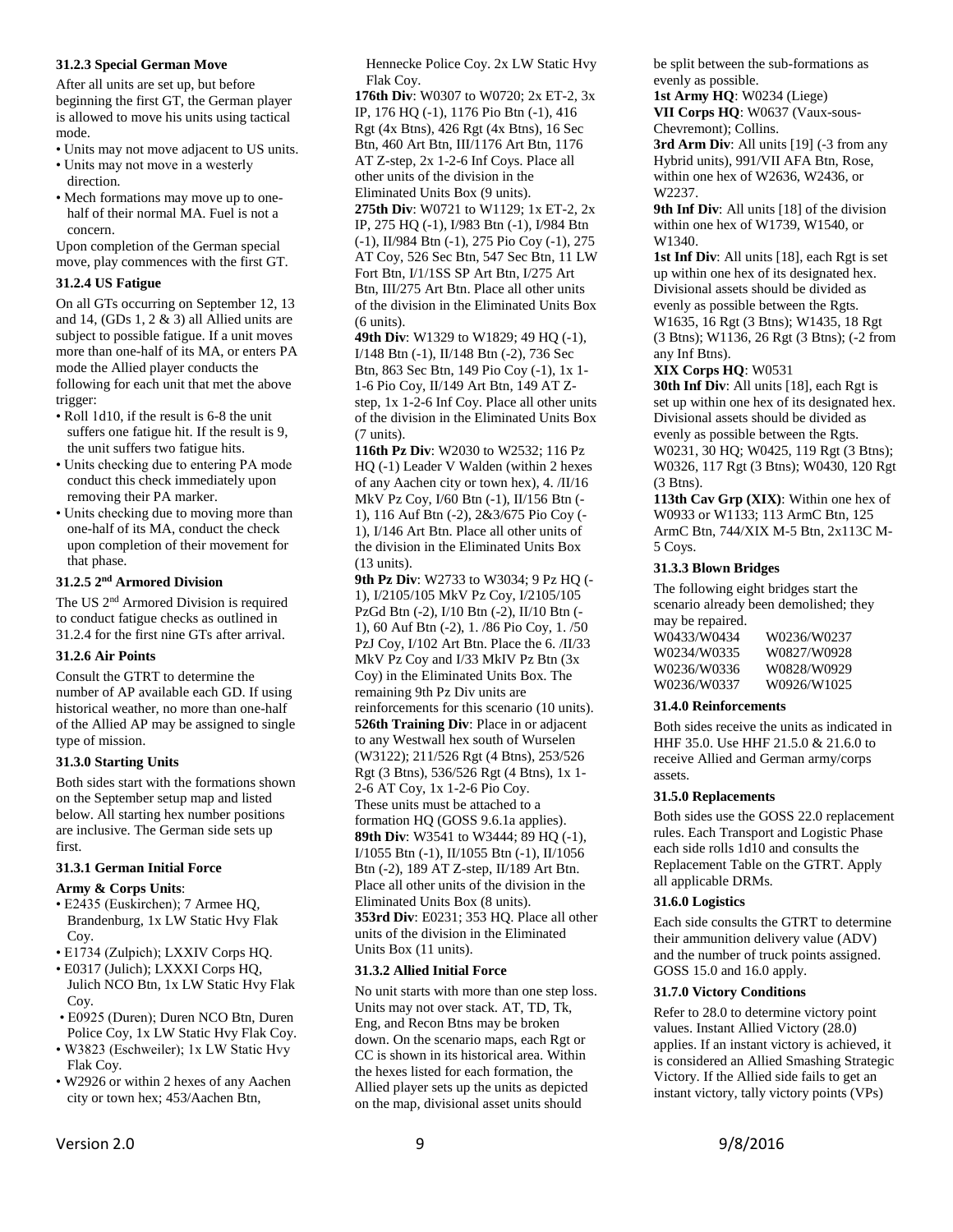at the end of the scenario to determine the level of victory.

**German Strategic Victory:** At the end of the scenario there are no Allied controlled town or city hexes in Germany.

**German Operational Victory:** Allied VPs total less than 30.

**Draw:** Allied VPs is between 30 and 59 inclusive.

**Allied Tactical Victory:** Allied VP total is between 60 and 100 inclusive.

**Allied Operational Victory:** Allied VP total is between 101 and 174 inclusive. **Allied Strategic Victory:** Allied VP total is 175 or greater.

#### <span id="page-9-0"></span>**32.0 SCENARIO THREE: OCTOBER TRICK OR TREAT**

The beginning of October found the First US Army still in the middle of a severe logistic constraint. In fact, the ammunition situation would be at its worst by the middle of October. Aachen still hadn't fallen, and the first real battles in the Hurtgen Forest would began this month. The Roer River was so close, and yet so far away. Both maps are in play for this scenario.

# <span id="page-9-1"></span>**32.1.0 Scenario Length**

The scenario starts at beginning of the AM GT of October 2 (GD 21) and ends after the completion of the PM GT of October 20 (GD 39). The scenario is 56 GTs long.

#### <span id="page-9-2"></span>**32.2.0 Special Rules**

All basic rules are in play. All of the exclusive rules are in play except for the following: 16.4.4g, 17.5.2, 20.8.0, 21.5.1, 21.5.3, 21.6.1, 21.6.3, 21.7.0.

#### <span id="page-9-3"></span>**32.2.1 Weather**

By mutual agreement players may use either historical or variable weather.

#### <span id="page-9-4"></span>**32.2.2 British 21 AG ZOP**

9.2.4 applies. Use the October AG boundary marked on the scenario map. The German side must maintain at least one combat unit in every other hex of the of the front line north of the boundary.

#### <span id="page-9-5"></span>**32.2.3 US Attacks**

For the first two GTs (AM & PM October 2) all US prepared assaults receive one shift in their favor.

- The VII Corps may not make any ground assaults until the AM GT of October 8 (GD 27).
- The 9<sup>th</sup> Infantry Division is excepted from this rule. It may conduct any type of ground assault within eight hexes of W3837.
- If the German side conducts any type of ground assault against a unit of the VII Corps (except the 9<sup>th</sup> Inf Div), the no attack restriction is lifted.

*Designer's Note: In game terms the Allied side has completed a lull. Hodges kept attacking with the 9th in an attempt to clear out the Hurtgen Forest to prevent German counterattacks from originating there.*

#### <span id="page-9-6"></span>**32.2.4 Air Points**

Consult the GTRT to determine the number of AP available each GD. If using historical weather, no more than one-half of the Allied AP may be assigned to single type of mission.

#### <span id="page-9-7"></span>**32.3.0 Starting Units**

Both sides start with the formations shown on the October setup map and listed below. The parenthesized values are the number of step losses each unit or formation starts with. All starting hex number positions are inclusive. The German side sets up first.

# <span id="page-9-8"></span>**32.3.1 German Initial Force**

**Fieldworks:** The German player may place 26x ET-2 and 10x IP in any German controlled hex, not in an intact Westwall hex. He may also place 4x ET-3 in any German controlled village, town or city hex, not in an intact Westwall hex. He may build additional ET-3 starting the AM GT of October 3 (GD 22).

**Rear Echelon Units**: Follow the procedures outlined in HHF 32.4.2. The RE Btns start with the formations listed below.

#### **Army & Corps Units:**

- E2118 (Horrem); 7 Armee HQ, Brandenburg.
- Anywhere in 7A ZOP: 15VW Bde (6 units), 7x 74K, 81K, 7A Art Btns (21.6.2b).
- E0933; LXXIV Corps HQ
- Anywhere in LXXIV ZOP: 409VAK (4 units).
- E0317; LXXXI Corps HQ
- Anywhere in LXXXI ZOP: 408VAK (4 units), 766VAK (5 units).
- E2435 (Euskirchen); 1x LW Static Hvy Flak Coy.
- W3823 (Eschweiler); 1x LW Static Hvy Flak Coy.
- E0925 (Duren); NCO Düren Btn, Duren Police Coy, 1x LW Static Hvy Flak Coy.
- W3912 (Julich); NCO Jülich Btn, 1x LW Static Hvy Flak Coy.
- May be placed in the ZOP of either corps; 6, 26, 253, and 434 Pionere Btns, 59 and 803 Construction Eng Btns, 506 MkVIb Pz Btn (-1), 394 StG Btn (-1), 1012 Stg Btn (-1), 301 MkVI Pz Coy, 1x MkIV Pz Coy, 2x MkV Pz Coy, 1x Hetzer Coy.
- Place in any German controlled Westwall hex, town or city hex: 503, 504, 657 Fortress AT Btns.

**176th Div**: W1702 to W2911; All assigned units (13 units). Attached; 16 Sec Btn, 460 Art Btn, 1x 0-1-6 AT Z-step, 6x RE Btns.

**183rd Div**: W3011 to W3115; All assigned units (16 units), 1x RE Btn. **49th Div**: W3015 to W2821; All assigned units (13 units), 49 HQ (-1), 1x RE Btn. **246th Div**: W2722 to W3325; All assigned units (14 units), 4x RE Btns, 735 fortress AT Btn.

**Aachen**: Within two hexes of Aachen city or town hex; 453/Aachen Btn, 2x LW Static Hvy Flak Coys.

**12th VG Div**: W3425 to E0126; All assigned units (16 units), 1x RE Btn. **275th Div**: E0226 to W4035; All assigned units (14 units), 275 HQ (-1), 4x RE Btns. **89th Div**: W4036 to W3844; All assigned units (14 units), 89 HQ (-1), 3x RE Btns.

#### <span id="page-9-9"></span>**32.3.2 Allied Initial Force**

Allied AT, TD, Tk, Eng, and Recon Btns may be broken down. Unless otherwise noted, all units are at full strength. Units listed with each formation are considered attached to that formation. Use the procedures outlined in HHF 32.4.1 to determine available US army and corps assets.

**XXX BR Corps:** W1505 to W1701: 43rd Division [17 units]. 8<sup>th</sup> Armored Bde [4 units], 3 artillery Btns of the 5 AGRA, and 2 randomly selected XXX Corps asset units. Units are inactive unless German units violate 9.2.4c.

**Note:** Scenario map shows the 53rd Division, it is incorrect, use the set up listed above.

**1st Army HQ**: W1739

**XIX Corps HQ**: W1620 **113th Cav Grp (XIX)**: W1604 to W1808: 113ArmC Btn, 125ArmC Btn, 744/XIX M-5 Btn, 2x113C M-5 Coys. Attached:

65/XIX AFA Btn. **29th Inf Div**: W1909 to W2914: [18

units].

**2nd Arm Div**: within two hexes

of W2418: Harmon [19 units]. **30th Inf Div**: W2915 to W2524: all 18 units.

**VII Corps HQ**: W2636

**4th Cav Grp (VII)**: W3837 to W3639; 4 ArmC Btn, 24 ArmC Btn, 2x 4C M-5 Coys, 759/VII M-5 Btn, 87/VII AFA Btn, 297/VII CE Btn.

**102nd Cav Grp (V)**: W3640 to W3726; 38 ArmC Btn, 102 ArmC Btn, 2x 102C M-5 Coy, 62/V AFA Btn.

**1st Inf Div**: W2424 to W2527 and W3038 to W3426: all 18 units. Attached: 1106 Engineer Group.

**1106 Eng Grp**: W2627 to W2929: 237/VII & 238/VII CE Btns. **3rd Arm Div**: W3527 to W3828: Rose, all 19 units, 991/VII AFA Btn. Attached: W3928 to W3931: 47/9 Rgt (3 Btns), 1x

AT Coy, 1x M-10 Coy, 1x Eng Coy. **9th Inf Div**: W3933 to W3937: except those detached to 3rd Arm Div [15 units]. 298/VII CE Btn.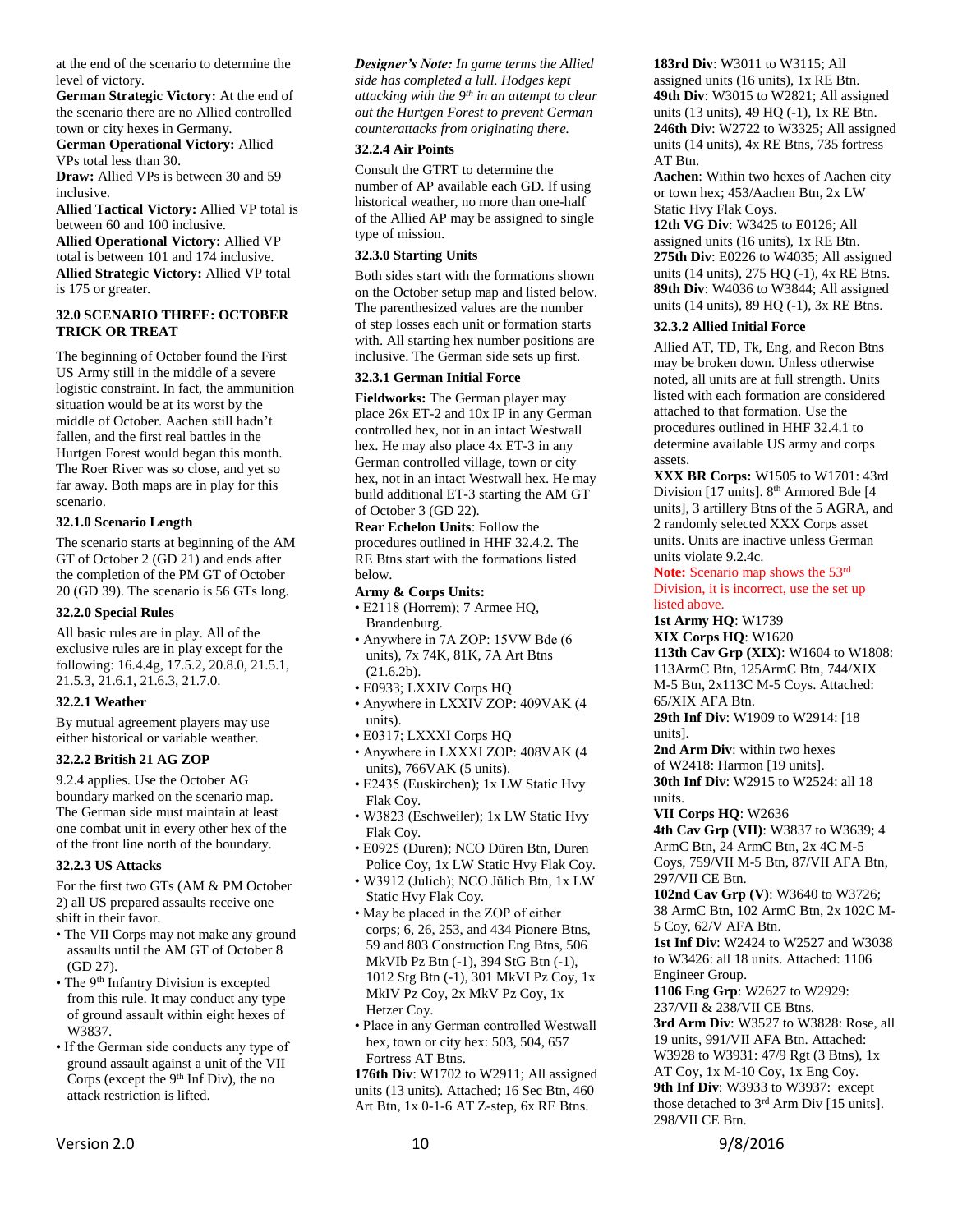#### <span id="page-10-0"></span>**32.3.3 Blown Bridges**

There are two blown bridges at W1603/W1604 & W1805/W1806.

#### <span id="page-10-1"></span>**32.4.0 Reinforcements**

Both sides receive the units as indicated in HHF 35.0. Ignore GD 38 reinforcements.

# <span id="page-10-2"></span>**32.4.1 US Reinforcement Pool**

- Follow the instructions in 21.5.1 except: • Randomly draw out 41 units, leaving 17 units in the cup. Set the drawn units aside, they are placed on the map within
- their assigned army/corps ZOP. • These 17 units form the October Reinforcement Pool. They arrive using the procedures outlined in HHF 21.5.4.

## <span id="page-10-3"></span>**32.4.2 German Reinforcement Pool**

The procedure for determining each GD's random reinforcements still apply (21.6.0). Create three Reinforcement Pools (A, B, and C) using the following procedures:

- All units listed in HHF 21.6.1 except for the Luftwaffe Static Hvy Flak Coys are removed from play.
- The units listed in HHF 21.6.1a are set aside as the draw pool. They will be used to create the Reinforcement Pools.

# <span id="page-10-4"></span>**32.4.2a Group A. Reinforcement Pool**

Group A is created by selecting the following units:

- Randomly draw 10 units from the draw pool.
- Add 4 randomly selected artillery Btns from the 7A, 81K and 74K.

• Add 8 Luftwaffe Static Hvy Flak Coys. These 22 units are the Group A.

Reinforcement Pool.

## <span id="page-10-5"></span>**32.4.2b Group B. On Map Units**

Create Group B. as follows:

- Randomly draw 20 units from the draw pool.
- Add the 7 remaining artillery Btns from 74K, 81K, and 7A

• Add 6 Luftwaffe Static Hvy Flak Coys. These 33 units will start play on the game map.

#### <span id="page-10-6"></span>**32.4.2c Group C. Reinforcement Pool**

Create Group C. as follows:

- Randomly draw 10 units from the draw pool.
- Remove the 3 remaining units in the draw pool from play.
- The 4 remaining Luftwaffe Static Hvy Flak Coys are placed in the eliminated units pile, they may be replaced in accordance with HHF 22.7.0.

Group C. will only be used if play extends past the AM GT of November 1 (GD 51).

#### <span id="page-10-7"></span>**32.5.0 Replacements**

Both sides use the GOSS 22.0 replacement rules. Each Transport and Logistic Phase both sides roll 1d10 and consults the Replacement Table on the GTRT. Apply

any applicable DRMs. No replacements have been accumulated at the start of the scenario.

## <span id="page-10-8"></span>**32.6.0 Logistics**

Each side consults the GTRT to determine their ammunition delivery value (ADV) and the number of truck points assigned. GOSS 15.0 & 16.0 apply.

- US 1<sup>st</sup> Army has six AmP and six fuel points in stockpile.
- German 7 th Army has four AmP and three fuel points in stockpile.

#### <span id="page-10-9"></span>**32.7.0 Victory Conditions**

Refer to HHF 28.0 to determine victory point values. Instant Allied Victory (HHF 28.3.0) applies. If an instant victory is achieved, it is considered an Allied Smashing Strategic Victory. If the Allied side fails to get an instant victory, tally victory points (VPs) at the end of the scenario to determine the level of victory. **German Victory:** Allied VP total is less than 90.

**Allied Tactical Victory:** Allied VP total is between 90 and 130 inclusive.

**Allied Operational Victory:** Allied VP total is between 131 and 199 inclusive. **Allied Strategic Victory:** Allied VP total is 200 or greater.

#### <span id="page-10-10"></span>**33.0 SCENARIO FOUR: NOVEMBER'S TURKEY SHOOT**

After two months of slogging through fortifications, bad weather and a desperate German defense, the Americans were gathering for what they hoped would be a knock-out blow that would carry them over the Roer River, if not all the way to the Rhine. The logistical situation had improved, and the presence of the Ninth US Army in the lineup shifted the force ratio further in favor of the Allies. Even Monty got into the act by committing the British 43rd Infantry Division (part of XXX Corps) on a supporting maneuver to take the town of Geilenkirchen. Would all this be enough? With Hitler massing forces for the Ardennes counteroffensive, it might be a close–run thing.

#### <span id="page-10-11"></span>**33.1.0 Scenario Length**

The entire map is in play for this scenario. The scenario starts at the beginning of the AM GT of November 16 (GD 66) and ends after the completion of the PM GT of November 29 (GD 79). The scenario is 41 GTs long.

#### <span id="page-10-12"></span>**33.2.0 Special Rules**

All GOSS rules are in play. Both players may request lulls.

## <span id="page-10-13"></span>**33.2.1 Weather**

By mutual agreement players may use either historical or variable weather. If

## <span id="page-10-14"></span>**33.2.2 British 21 AG ZOP**

HHF 9.2.4 applies. The 84<sup>th</sup> US Infantry Division must be assigned to the XXX Corps until Geilenkirchen is Allied controlled. Use the November AG boundary marked on the scenario map and consider the 84th as within that ZOP. The German side must maintain at least one combat unit in every other hex of the of the front line north of the boundary.

#### <span id="page-10-15"></span>**33.2.3 XIII US Corps**

Until Geilenkirchen is Allied controlled, the XIII Corps is under the following restrictions:

- 102nd Infantry Division may not conduct any ground assaults.
- 7<sup>th</sup> Armored Division may only attack with up to six units per friendly GT. The same units are not required to be used each GT, however only six units can be in PA or Tactical Assault mode in any given GT.
- 84<sup>th</sup> Infantry Division and 113<sup>th</sup> Cav Grp must remain assigned to the British XXX Corps.

Once Geilenkirchen is Allied controlled, the XIII is under no further restrictions. 84th Division is automatically reassigned to the XIII the next GT, and the 113th Cav Grp may be reassigned to the XIII the next AM GT.

## <span id="page-10-16"></span>**33.2.4 Air Points**

Consult the GTRT to determine the number of AP available each GD. If using historical weather, no more than one-half of the Allied AP may be assigned to single type of mission.

#### <span id="page-10-17"></span>**33.2.5 Carpet Bombing**

The Allied player must conduct a carpet bombing attack on the AM GT of November 16 (GD 66). Refer to HHF 20.8.0.

#### <span id="page-10-18"></span>**33.3.0 Starting Units**

Both sides start with the formations shown on the November setup map and listed below. All units are at full strength unless noted otherwise. The parenthesized values are the number of step losses each unit or formation starts with. All starting hex number positions are inclusive. The German side sets up first.

#### <span id="page-10-19"></span>**33.3.1 German Initial Force**

The following German formations and/or units have been permanently eliminated, remove them from play.

- 108th and 105<sup>th</sup> Pz Bdes
- KG Wegelein (2 units), KG Von Fritzchen (3 units), KG Diefenthal (3 units).
- Aachen Btn, Duren & Julich NCO Btns, Hennecke Pol Btn.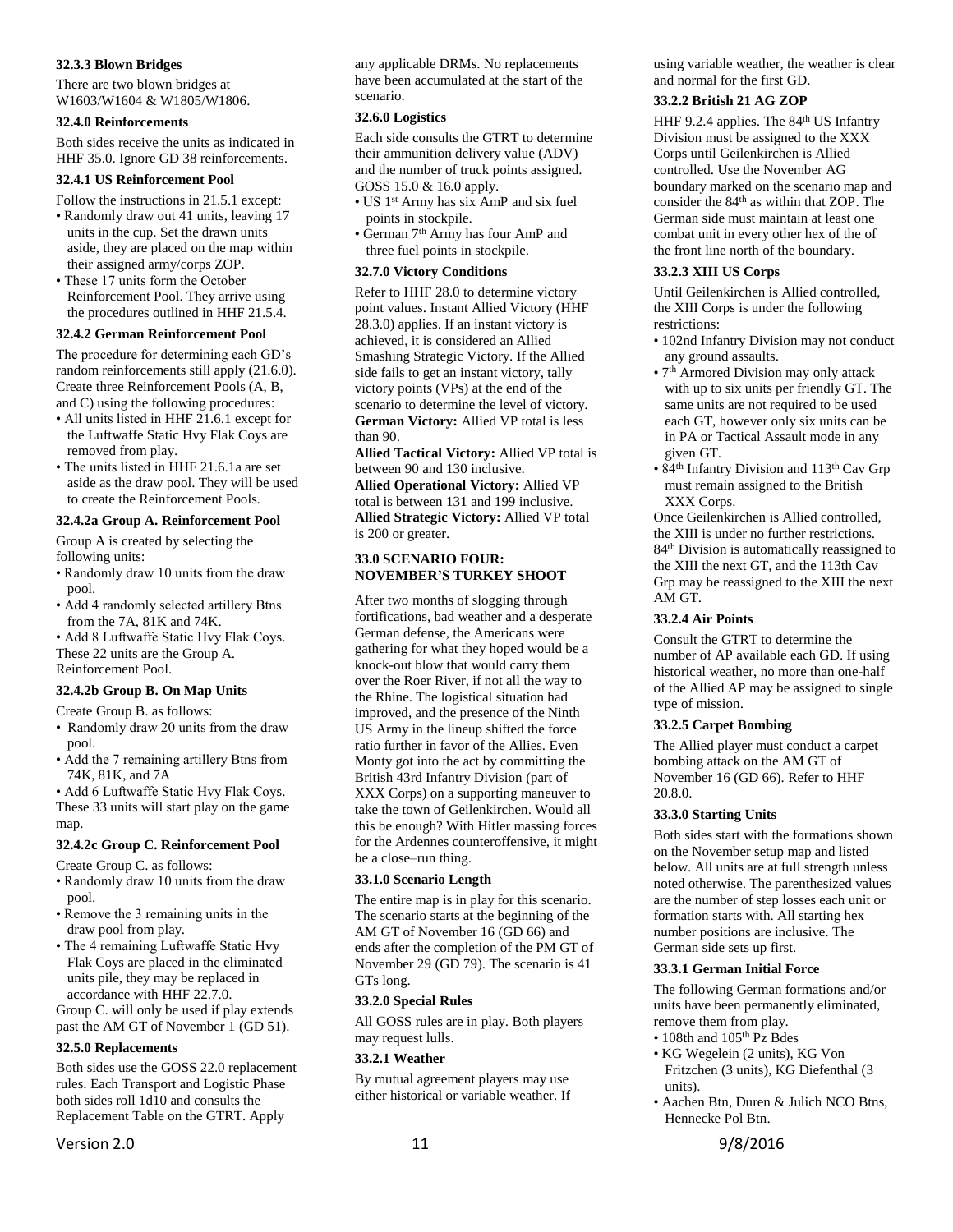#### <span id="page-11-0"></span>**33.3.1a Fifth Panzer Army**

The XLVII Pz Corps and XII SS Corps are assigned to the 5<sup>th</sup> Pz Army. The 5<sup>th</sup> Pz Army and XLVII Corps HQ withdraw on GD 75. The XII SS Corps is reassigned to the 7<sup>th</sup> Army at that time.

*Designer's Note: Historically 7th Army was replaced by 15th Army, but here it remains the same to keep things simpler.* **Fieldworks:** The German player may place 36x ET-2 and 12x IP in any German controlled hex, not in an intact Westwall hex. He may also place 10x ET-3 in any German controlled village, town or city hex, not in an intact Westwall hex. **Rear Echelon Units**: Follow the procedures outlined in 21.6.3. The RE Btns start with the formations listed below.

14 heavy Flak companies

# **Army & Corps Units:**

- E2118 (Horrem): 7 Armee HQ. In army ZOP: 15 NW Brigade (6 units)
- **•** E1734 (Zulpich): LXXIV Corps HQ. In corps ZOP: 409 VAK (4 units)
- E0416/E0317 (Julich): LXXXI Corps HQ, 1x LW Static Hvy Flak Coy. In corps ZOP: 408 VAK (4 units).
- E0205 (Erkelenz): 5th Pz Armee HQ. In army ZOP: 766 VAK (5 units)
- W3006 (Heinsberg): XII SS Corps HQ. In corps ZOP: 407 VAK (4 units).
- W3606 (Ratheim): XLVII Pz Corps HQ.
- E2435 (Euskirchen): 1x LW Static Hvy Flak Coy,
- E0925 (Duren): 1x LW Static Hvy Flak Coy, Duran Police Coy,
- W3823 (Eschweiler): 1x LW Static Hvy Flak Coy
- Any German controlled village, town, or city hex (no more than one per hex): 10x LW Static Hvy Flak Coys.

#### **Miscellaneous Units (may be assigned to any army, corps or formation):**

- Place in any German controlled intact Westwall hex: 503, 504, 657 Fortress AT Btns (Two Btns have suffered one step loss each).
- Place in any German controlled hex, east of the front line: 6, 26, 253, and 434 Pio Btns; 59, 803 Construction Eng Btns; 1x MkV Pz Coy; 1x Hetzer Coy; 506 MkVIb Pz Btn (-1); 394 StG Btn (-2); 1012 StG Btn (-1); 341 AG Btn (-1); 217 AG Btn (2 units); 902 AG Btn (-2); 741 PzJ Btn (-2); 519 PzJ Btn (-1); 662 AT Btn (-1); 682 AT Btn (-1); 301 MkVI Pz Coy; 1 Pio Sturm Bde (600,601 & 603 Pio Btns) (-5).

**176th Division**: W1702 to W2911: all units; 460 Art Btn; 2x 0-1-6 AT Z-step; 6x RE Btns.

**183rd Div**: W3013 to W3415: all units; 1x RE Btn.

**246th Div**: W3416 to W3321: all units; 2x RE Btns; 735 Fortress AT Btn.

**3rd PG Div**: W3322 to W3322: all units; Div  $HQ$  (-1);  $2x$  RE Btns.

**12th VG Div:** W3425 to E0226: all units; 1x RE Btn.

**275th Div**: E0227 to E0332: all units; Div HQ (-1); 2x RE Btns.

**89th Div**: E0432 to E0136: all units; Div  $HO(-1)$ .

**272nd Div**: W4036 to W3945: all units; 2x RE Btns.

**15th PG Div**: In army reserve within 2 hexes of W3303: all units; 3/115 PzJ Coy (eliminated); (-3 Inf steps). **9th Pz Div**: In army reserve within 2 hexes of W3303: all units: 5/II/33 Pz Coy, 3/I/33 Pz Coy, 2/50PzJ Coy (eliminated). (-4 Inf, -1 PzGd, -1 Recon steps). **116th Pz Div**: Within 4 hexes of E0324: all units; I/156PzG Btn (-1); II/156PzG Btn (-1); II/60PzG Btn (-1); 2&3/675Pio Coy (-1); 116Auf Btn (-1); 2/I/16 Pz, 3/I/16 Pz, 4/II/16 Pz, 2./228 PzJ Coys (eliminated).

#### <span id="page-11-1"></span>**33.3.2 Allied Initial Force**

Allied AT, TD, Tk, Eng, and Recon Btns may be broken down. Unless otherwise noted, all units are at full strength. Units listed with each formation are considered attached to that formation. Use the procedures outlined in 21.5.3 to determine available army and corps assets.

#### <span id="page-11-2"></span>**33.3.2a British Units**

The Gds Arm Div. three 5 AGRA artillery Btns, and all but two other corps asset units listed below are inactive (9.2.4). **XXX Corps HQ**: W1414

**5th AGRA**: In XXX Corps ZOP (6 units). **Corps units:** 210/211**/**XXX CE Btn, 73/XXX AT Coy (2 units), 2HH/XXX Recon Btn, 3 Recon Btn.

**79th Arm Div**: In XXX Corps ZOP, within one hex of 43<sup>rd</sup> or 84<sup>th</sup> Divisional unit, (4 units).

**Gds Arm Div**: W1504 to W1701: all 14 units.

**43rd Div**: W2914 to W1908: all 17 units. Attached: 8<sup>th</sup> Armored Bde (4 units).

#### <span id="page-11-3"></span>**33.3.2b US Units**

**9th Army HQ**: W0921

**113th Cav Grp (XIX)**: W1807 to W1604: 113ArmC Btn, 125ArmC Btn, 744/XIX M-5 Btn, 2x113C M-5 Coys. Attached: 65/XIX AFA Btn. Attached to XXX Corps.

**84th Inf Div**: W3215 to W3014: all 17 units, Attached to XXX Corps.

**XIII Corps HQ**: W1619 **7th Arm Div**: within one hex of W2414: all 16 units.

**XIX Corps HQ**: W1924

**11th Cav Grp (XIII):** Within 3 hexes of W1924; 36ArmC Btn, 44ArmC Btn, 2x M5 Coys

**2nd Arm Div**: W3417 to W3316:

Harmon, all 19 units.

**29th Inf Div**: W3220 to W3418: all 18 units.

**30th Inf Div**: W2933 to W3221: all 18 units. Attached 405/104 Inf Rgt (3 units). **1st Army HQ**: W1739

**VII Corps HQ**: W2636

**104th Inf Div**: W3527 to W2924: Allen, all 15 units (- 405 Rgt).

**3rd Arm Div**: W3728 to W36278: Rose, all 19 units.

**1st Inf Div**: E0128 to W3828: all 18 units. Attached 47/9 Inf Rgt (3 units) E0127 to E0128.

**4th Inf Div**: E0132 to E0129: all 19 units. **V Corps:** See 9.2.3 for position of HQ and available V Corps Assets.

**8th Inf Div**: W3936 to E0232: all 17 units. **4th Cav Grp (VII)**: W3739 to W3937: 4 ArmC Btn, 24 ArmC Btn, 2x 4C M-5 Coys, 759/VII M-5 Btn, 87/VII AFA Btn,

297/VII CE Btn. **102nd Cav Grp (V)**: W3726 to W3639: 38 ArmC Btn, 102 ArmC Btn, 2x 102C M-5 Coy, 62/V AFA Btn.

#### <span id="page-11-4"></span>**33.3.3 Blown Bridges**

There is one blown bridge at W1805/W1806.

#### <span id="page-11-5"></span>**33.4.0 Reinforcements**

Both sides receive the units as indicated in HHF 35.0. The 28<sup>th</sup> Inf Division has already been withdrawn and the 8<sup>th</sup> Inf Division starts on the map.

#### <span id="page-11-6"></span>**33.4.1 US Reinforcement Pool**

Randomly select nine XIII Corps units. These units are the November Reinforcement pool.

- Set up all other corps/army asset units within their assigned army/corps ZOP.
- The Allied player randomly selects one unit from the pool each AM GT. TP allocation is not required.

#### <span id="page-11-7"></span>**33.4.2 German Reinforcement Pool**

There are no Reinforcement Pools. Set up units according to scenario instruction and as follows:

- All army or corps artillery units except the 403 VAK and 388 VAK are placed on the map. They may be placed in any German controlled hex, in GenS.
- 14 Luftwaffe Static Flak Coys are setup according to the scenario instructions. The remaining four are in the eliminated units pile and may be replaced.
- The RE Btns listed in 21.6.1 are removed from play.
- Place all units (43) listed in 21.6.1a in one pile.
- Randomly select 16 RE Btns from the remaining RE Btns.
- The RE Btns are setup in any friendly controlled hex within two hexes of the frontline. The number of RE Btns attached to each division is listed in the scenario instructions.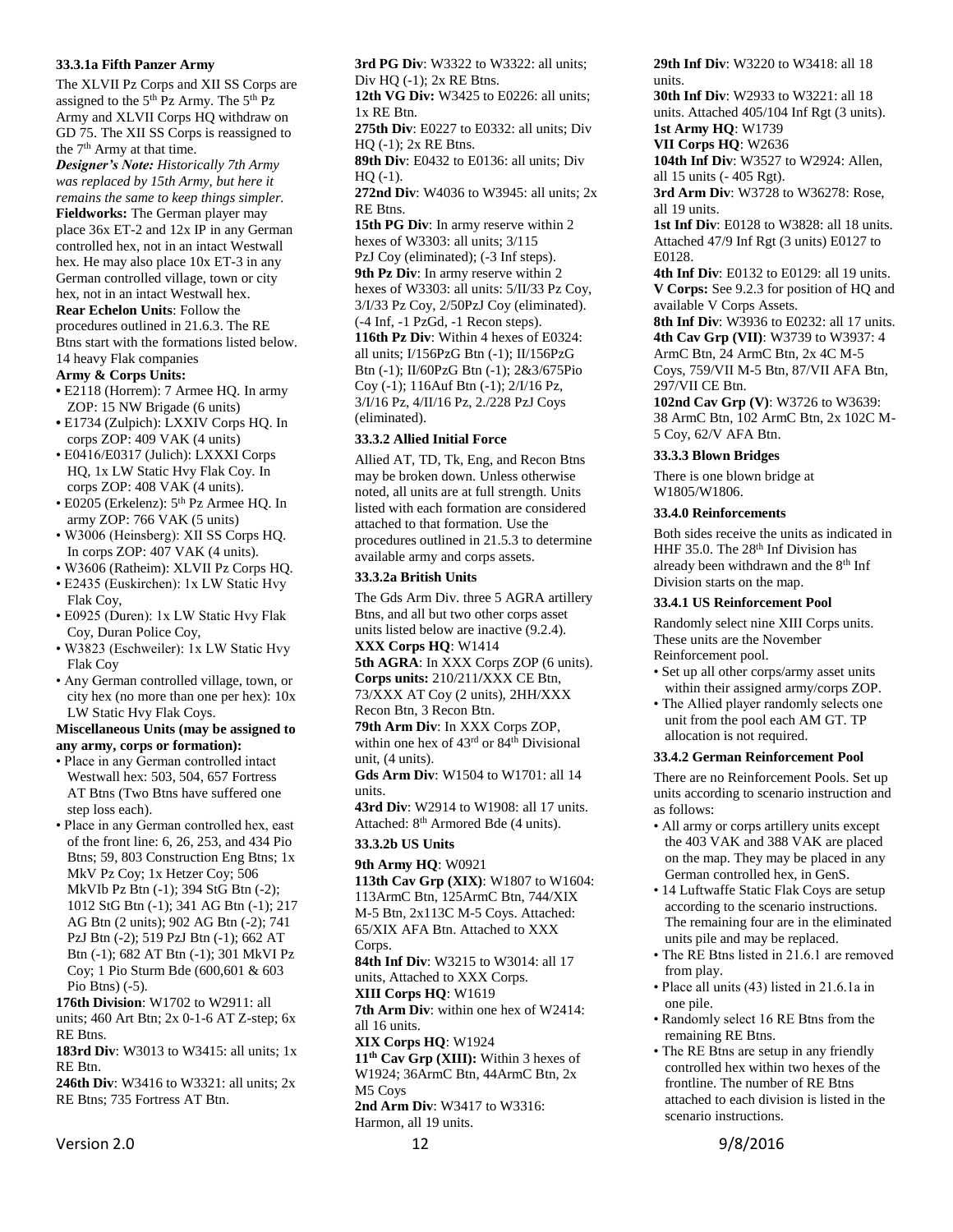• The remaining 27 RE Btns are removed from play.

## <span id="page-12-0"></span>**33.5.0 Replacements**

Both sides use the GOSS 22.0 replacement rules. Each Transport and Logistic Phase both sides roll 1d10 and consults the Replacement Table on the GTRT. Apply any applicable DRMs. The 1st and 9th US Armies each have separate DRs for ReP. No replacements have been accumulated at the start of the scenario.

# <span id="page-12-1"></span>**33.6.0 Logistics**

The Allied player does not use the logistics table. All HQ are considered to be Normal Fuel. GOSS 15.0 applies. GOSS 16.3.2a, Step 1 through Step 5 apply (ignore Step 6 through 9). TP listed on the GTRT are used for motorization only. German side continues to use the Logistics Table and all procedures outlined in GOSS 15.0 and 16.0. Both sides consult the GTRT to determine their ammunition delivery values (ADV) and the number of truck points assigned to each side.

- US 1<sup>st</sup> and 9<sup>th</sup> Armies have four AmP in their stockpiles.
- German 7<sup>th</sup> Army has four AmP and three fuel points in stockpile.
- German 15th Pz Army has three AmP and two fuel points in stockpile.

# <span id="page-12-2"></span>**33.7.0 Victory Conditions**

Refer to 28.0 to determine victory point values. Instant Allied Victory (28.3.0) applies. If an instant victory is achieved, it is considered an Allied Smashing Strategic Victory. If the Allied side fails to get an instant victory, tally victory points (VPs) at the end of the scenario to determine the level of victory. The Allied side is awarded VP (in addition to 28.0) for the following:

- 30VP: German side does not withdraw the 116th Pz Div.
- 30VP: German side activates the 12th SS Pz Div.
- •30VP: German side activates the 2nd SS Pz Div.

The above VP conditions are cumulative. **German Victory:** Allied VP total is less than 160.

**Allied Tactical Victory:** Allied VP total is between 160 and 200 inclusive.

**Allied Operational Victory:** Allied VP total is between 201 and 239 inclusive. **Allied Strategic Victory:** Allied VP total is 240 or greater.

#### <span id="page-12-3"></span>**34.0 CAMPAIGN SCENARIO: HELL'S FOREST**

The US Army's three-month campaign to bash through the Westwall north of the Ardennes was highly controversial. Should the Americans have bypassed Aachen and the forest complex altogether? Should the 1st Army have been put on a reduced

Version 2.0 13 13 9/8/2016

logistical scale in September to allow Montgomery his chance to outflank the Rhine? Tough questions. But, you get the chance to explore some of them by putting together scenarios 2, 3, and 4 and playing through to December 13. See if you can do better.

# <span id="page-12-4"></span>**34.1.0 Scenario Length**

Both maps are in play for the scenario. Players may start the campaign at the beginning of scenario, 2 through 4.

# <span id="page-12-5"></span>**34.2.0 Special Rules**

All GOSS rules are in play. Use the special rules according to the time frame used to start the scenario. Once a new month is begun, remember to use any appropriate new special rules, and discard any that would no longer apply.

# <span id="page-12-6"></span>**34.2.1 Weather**

By mutual agreement players may use either historical or variable weather. If using variable weather, the weather is clear and normal for the first GD.

#### <span id="page-12-7"></span>**34.2.2 Air Points**

Consult the GTRT to determine the number of AP available each GD. If using historical weather, no more than one-half of the Allied AP may be assigned to single type of mission.

## <span id="page-12-8"></span>**34.2.3 Lulls & Attack Restrictions**

The only mandated lull is that for September; after that lull players only have to initiate them as they see fit. The VII and XIII US Corps do not have any attack constraints during October and November.

#### <span id="page-12-9"></span>**34.3.0 Starting Units**

Use the initial setups for the correct month you are starting the scenario in.

# <span id="page-12-10"></span>**34.4.0 Reinforcements/Withdrawals**

Both sides receive and withdraw units as indicated in HHF 35.0.

# <span id="page-12-11"></span>**34.5.0 Replacements**

Both sides use the GOSS 22.0 replacement rules. Each Transport and Logistic Phase both sides roll 1d10 and consults the Replacement Table on the GTRT. Apply any applicable DRMs. The 1st and 9th US Armies each have separate DRs for ReP. No replacements have been accumulated at the start of the scenario.

# <span id="page-12-12"></span>**34.6.0 Logistics**

GOSS 15.0 & 16.0 apply. Do not use the scenario stockpile starting numbers in scenario 3 & 4. Both sides consult the GTRT to determine their ammunition delivery values (ADV) and the number of truck points assigned to each side.

# <span id="page-12-13"></span>**34.7.0 Victory Conditions**

Refer to HHF 28.0 to determine victory point values. Instant Allied Victory (HHF 28.3.0) applies. If an instant victory is

achieved, it is considered an Allied Smashing Strategic Victory. If the Allied side fails to get an instant victory, tally victory points (VPs) at the end of the scenario to determine the level of victory. The Allied side is awarded VP (in addition to HHF 28.0) for the following:

- 10VP: German side must withdraw the 408 VAK, 409 VAK, 766 VAK, and 366 VAK by the end of the Night GT of December 10 (GD 90). The Allied side gains 10VP for each of the formations above, if there are any units of that formation on the map.
- 20VP: For each Pz or PzGd division not withdrawn, if that division was called to be withdrawn after the night GT of the November 24 (GD 74).

The above VP conditions are cumulative. **German Victory:** Allied VP total is less than 169.

**Allied Tactical Victory:** Allied VP total is between 170 and 219 inclusive. **Allied Operational Victory:** Allied VP total is between 220 and 239 inclusive. **Allied Strategic Victory:** Allied VP total is 240 or greater.

# <span id="page-12-14"></span>**35.0 REINFORCEMENTS**

All reinforcements are listed by Game Day, and then game turn of that day (i.e. 24/AM). When withdrawing units, they must exit the map no later than the end of the Night GT on the GD of withdrawal. Ignore any losses incurred to units prior to withdrawal when returning German units to play after withdrawal.

*Designer's Note: The below arrival list supersedes the GTRT reinforcements.*

#### <span id="page-12-15"></span>**35.1.0 German Reinforcements**

**GD 1/AM:** E0925 (Duren); 394 StG Btn (- 2).

**GD 2/AM:** E0925 (Duren); 9<sup>th</sup> Pz Div: 4. /II/33 MkV Coy; II/11 Inf Btn (-1); 2&3/86 Pio Coy (-1); 2. /50 PzJ Coy; II/102 Art Btn.

**GD 3/AM:** E0925 (Duren); 9<sup>th</sup> Pz Div: 5. /II/33 MkV Coy; I/11 Inf Btn (-1); 3. /50 PzJ (AT) Coy; 301 MkVI Coy; III/102 Art Btn.

**GD 4/AM:** E0925 (Duren); 12<sup>th</sup> VG Div: 27 Inf Rgt (2 Btns); 1. /12 PzJ (AT) Coy. **PM:** E0317 (Julich): 803/7A Con Btn. **GD 5/AM:** W3823 (Eschweiler); 1012 StG Btn (-2); E0925 (Duren); 59/7A Con Btn; 12<sup>th</sup> VG Div: 12 HQ; 48 Inf Rgt (2) Btns); 12Fus Btn; 2. /12 PzJ (AT) Coy; 12Pio Btn; I/12 Art Btn.

**GD 6/AM:** E0925 (Duren); 408VAK (4 Art Btns),

**PM:** E0317 (Julich); 183 VG Div (16 units).

**GD 7/AM:** E0925 (Duren): 253/7A Eng Btn; W3823 (Eschweiler); 902 StG Btn  $(-2)$ .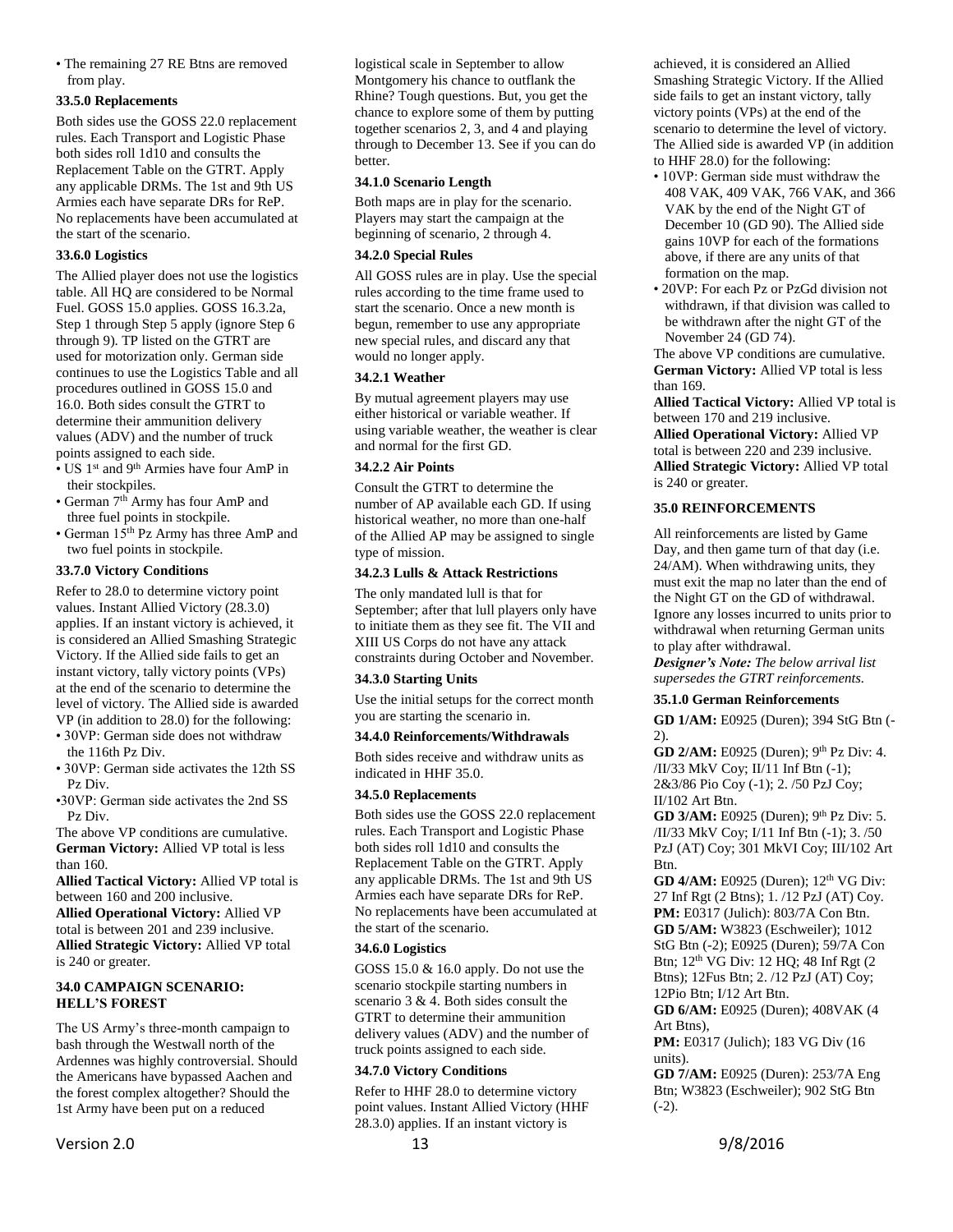**PM:** E0925 (Duren); 12<sup>th</sup> VG Div: 6 remaining units.

**GD 8/AM:** E0925 (Duren): 26/7A Eng Btn.

**PM:** E2435 (Euskirchen); 409VAK (4 Art Btns).

**GD 9:** Any remaining steps of 105<sup>th</sup> Pz Bde may be consolidated with units from the 9<sup>th</sup> Pz Div. Both units are permanently removed from play.

**GD 10/PM:** E0317 (Julich); 246<sup>th</sup> VG Div (14 units).

**GD 11:** Withdraw all units of 9<sup>th</sup> and 116<sup>th</sup> Pz Div. Two Coy of AFV from each division may be left on the map and attached to other formations (use breakdown coys to represent these units).

**GD 13/AM:** E0925 (Duren); 506Pz Btn (3x MkVIb Coys).

**GD 14/AM:** E2435 (Euskirchen); 6/7A Eng Btn.

**GD 15:** German side can begin to place ET-3.

**GD 18/AM:** E0317 (Julich); 15VW Bde (6 NW Btns).

**GD 19/AM:** E0205 (Erkelenz); 434/7A Eng Btn.

**GD 20/PM:** E0925 (Duren); 766VAK (5 Art Btns).

**GD 21/AM:** E0925 (Duren); 341 StG Btn  $(-2)$ .

**GD 24/AM:** E0925 (Duren); 662 AT Btn. **GD 25/AM:** E2435 (Euskirchen); KG v. Frit (3 Inf Btns).

**GD 26/AM:** E2435 (Euskirchen); 108Pz Bde (2 units).

**PM:** E0925 (Duren); 1/7A Sturm Pio Rgt (3 Eng Btns).

**GD 27/AM:** E0925 (Duren); KG Dief/1ss Pz (2 PzGd Btns).

**GD 28/AM:** E0925 (Duren); 217 JPz Btn (2 Coys).

**GD 29/AM:** E2435 (Euskirchen): 116<sup>th</sup> Pz Div; 116Pz HQ (v. Walden); 60 Inf Rgt (2 Btns); 116Auf Btn; 2&3/675 Pio Coy; 1/24/16 MkV Coy; 3. /228 PzJ (AT) Coy; II/146 Art Btn. E0925 (Duren); 1SS Pz Corps HQ. 116<sup>th</sup> Pz Div arrives assigned to this Corps HQ.

**GD 30/AM:** W3601; XII SS Corps HQ; E2435 (Euskirchen); KG Wegelein (2 Inf Btns).

**GD 31/AM:** E2435 (Euskirchen); 116<sup>th</sup> Pz Div: 156 Inf Rgt (2 Btns); 4. II/16 MkV Coy; 1. /228 PzJ Coy; I/146 Art Btn. **GD 32/AM:** E2435 (Euskirchen); 116<sup>th</sup> Pz Div: 1. /I/16 MkIV Coy; 1. /675 Pio Coy; III/146 Art Btn. Place in the Eliminated Units Box: 2. /I/16 MkIV Coy; 3. /I/16 MkIV Coy; 5. /II/16 MkV Coy; 2. /228 StG Coy.

**GD 33/AM:** 3 rd PzGd Div: Place in Eliminated Units Box; 2. /103 PzJ (AT) Coy; 2. /103 StG Coy; 3. /103 StG Coy. Remainder of units (15) in E0925 (Duren); (-2 Inf Steps, -1 PzGd step, -1 Auf step).

3<sup>rd</sup> PzGd Div arrives assigned to 1SS Pz Corps HQ.

**GD 35/AM:** W3601; 407VAK (4 Art Btns).

**GD 38/AM:** E0925 (Duren); 741 Hetz Btn (-1).

**GD 39/PM:** E0317 (Julich); 519 JPz Btn (2 Coys).

**GD 44:** Withdraw all units of the 116<sup>th</sup> Pz Div. Two Coy of AFV may be left on the map and attached to other formations (use breakdown coys to represent these units). GD 46: 49<sup>th</sup> VG Division is disbanded. All Inf and Pio steps are transferred to any adjacent friendly Inf divisions and then removed from play. HQ, Art Btns and AT Coy are removed from play.

**GD 49:** Withdraw 1SS Pz Corps HQ. **GD 52/AM:** E2435 (Euskirchen); 272nd VG Div (14 units). Div immediately enters Army Reserve (GOSS 25.0). E0925 (Duren); 682 AT Btn. Withdraw KG Dief (2 units).

**GD 54/AM:** E0317 (Julich); 5th Pz Army HQ, Mantffl.

**GD 56/AM:** 116<sup>th</sup> Pz Div; place in Eliminated Units Box; 3. /228 PzJ Coy. Remainder of division (19 units) E0925 (Duren) placed in Army Reserve (-3 Inf

steps, -1 PzGd step, -1 Auf step). **GD 57/AM:** E0209; Place in Army Reserve; XLVII Pz Corps HQ. 9th Pz Div; place in Eliminated Units Box; 2. /I/33 MkIV Coy, 3. /I/33 MkIV Coy, 2. /50 PzJ Coy. Remainder of division (18 units) E1605 (Grevenbroich) in Army Reserve (- 4 Inf steps, -1 PzGd step, -1 Auf step). **GD 60/AM:** 15<sup>th</sup> PzGd Div; place in Eliminated Units Box; 3. /115 StG Coy. Remainder of division (17 units) E1605

(Grevenbroich) in Army Reserve (-3 Inf steps, -1 PzGd step, -1 Auf step). **GD 66/AM:** Place in Army Reserve; E0925 (Duren);  $47<sup>th</sup>$  VG Div (15 units), v. Luettw.

**GD 69/AM:** E0946; 344<sup>th</sup> VG Div (13) units). E2435 (Euskirchen); 403VAK (4 Art Btns). E0925 (Duren); 340<sup>th</sup> VG Div (14 units). Withdraw  $275<sup>th</sup>$  VG Div (14 units).

**GD 70:** Withdraw 353rd VG Div (12 units).

**GD 71/AM:** E0925 (Duren); 474 MkVIb Coy.

**GD 72/AM**: 10SS Pz Div; place in Eliminated Units Box; 1. /II/10 MkIV Coy, 2. /II/10P MkIV Coy. E0701; All remaining units (18 units) (-3 Inf steps, -1 PzGd step, -1 Auf step). **PM:** E2435 (Euskirchen); 9/3FJ (3 Btns).

**GD 73/AM:** E0701; 388VAK (5 Art Btns). E0317 (Julich); 667 Stg Btn (-2). **GD 75:** Withdraw  $116<sup>th</sup>$  Pz Div (all units); 5<sup>th</sup> Pz Army HQ.

**GD 77/AM:** E2435 (Euskirchen); 353rd VG Div, all 12 units (-7 Inf steps, -1 Eng

step, div AT Coy is z-step). Withdraw 344th VG Div, all 13 units.

**GD 78/AM:** E2435 (Euskirchen); 3FJ Div, remainder of units (12 units).

**GD 79:** Withdraw all units of the 3rd PzGd (18 units) and 47 VG Divisions (15 units). **GD 80/AM:** E0317 (Julich); 363rd VG Div all 13 units. Withdraw; 9th Pz Div (21 units),  $246<sup>th</sup>$  VG Div (14 units),  $12<sup>th</sup>$  VG Div (16 units).

**GD 82:** Withdraw 340<sup>th</sup> VG Div (14 units), 766VAK (5 units), 388VAK (5 units).

GD 85: Withdraw 15<sup>th</sup> PzGd Div, all 18 units.

**GD 90/AM:** E2435 (Euskirchen); 47<sup>th</sup> VG Div, all units (15 units).

**GD 91/AM:** E2435 (Euskirchen); 85th VG Div, all units (13 units).

**Note:** I/2105 Mk V Pz Coy does not form a Z-step unit when suffering a step loss.

#### <span id="page-13-0"></span>**35.2.0 Allied Reinforcements**

**GD 2/AM:** W3346; 4<sup>th</sup> Cav Grp (VII); 4ArmC Btn, 24ArmC Btn, 2x 4C M-5 Coys, 759/VII M-5 Btn, 87/VII AFA Btn, & 297/VII CE Btn).

**GD 4/AM:** W0209 to W0215; 2nd Arm Div, all units (19) (-1 step each to 2 Hybrid units) Harmon. 31.2.4a applies.

**GD 10/AM:** W0701; Belgian Bde (4 units); 1x Archer Coy; 1x AT Coy; 1x Eng Coy; 4/5 AGRA SP Art Btn.

**GD 14/AM:** W0215; 29<sup>th</sup> Inf Div, all 19 units (17), (-2 Inf steps).

**GD 15/AM:** W0209: 7<sup>th</sup> Arm Div, all units (16), (-1 hybrid step) available for British reaction (9.2.4c).

**GD 17/AM:** W0215; 178/XIX CE Btn. **GD 18/PM:** W0215; 251/XIII CE Btn. **GD 20/AM:** W0215; 279/XIII CE Btn. **PM:** W0215; 1276/XIII CE Btn.

**GD 24/AM:** W3546; 102nd Cav Grp (V); 38ArmC, 102ArmC, 2x 102C M-5 Coy, 62/V AFA Btn.

**GD 34/AM:** W0701; Guards Arm Div, all units (14), XXX Corps HQ, 5 AGRA (remaining 5 Art Btns), 210/211/XXX CE Btn, 73/XXX AT Btn (2x Coys), 2HH Recon Btn, 3 Recon Btn, and four Coys of the 79<sup>th</sup> Armored Division are available as reaction force (9.2.4c).

**GD 38:** Place remaining 9A Art Btns (6 units) in the reinforcement pool (21.5.4). **GD 41/AM:** W0219; 9A HQ, XIX Corps is assigned to 9A.

**GD 50/AM:** W2746; 28th Inf Div, all 19 units, 20/V CE Btn, 146/V CE Btn, 1340/V CE Btn. Remaining V Corps asset units not listed in 9.2.3 are placed in reinforcement pool.

GD 53: Withdraw all 18 units of the 9<sup>th</sup> Inf Div and 1Bel Bde (4 units).

**GD 54/AM:** If not on map, W0701; XXX Corps HQ.

**GD 55/AM:** W2746; 4<sup>th</sup> Inf Div, all units (19). W0701; The following units are